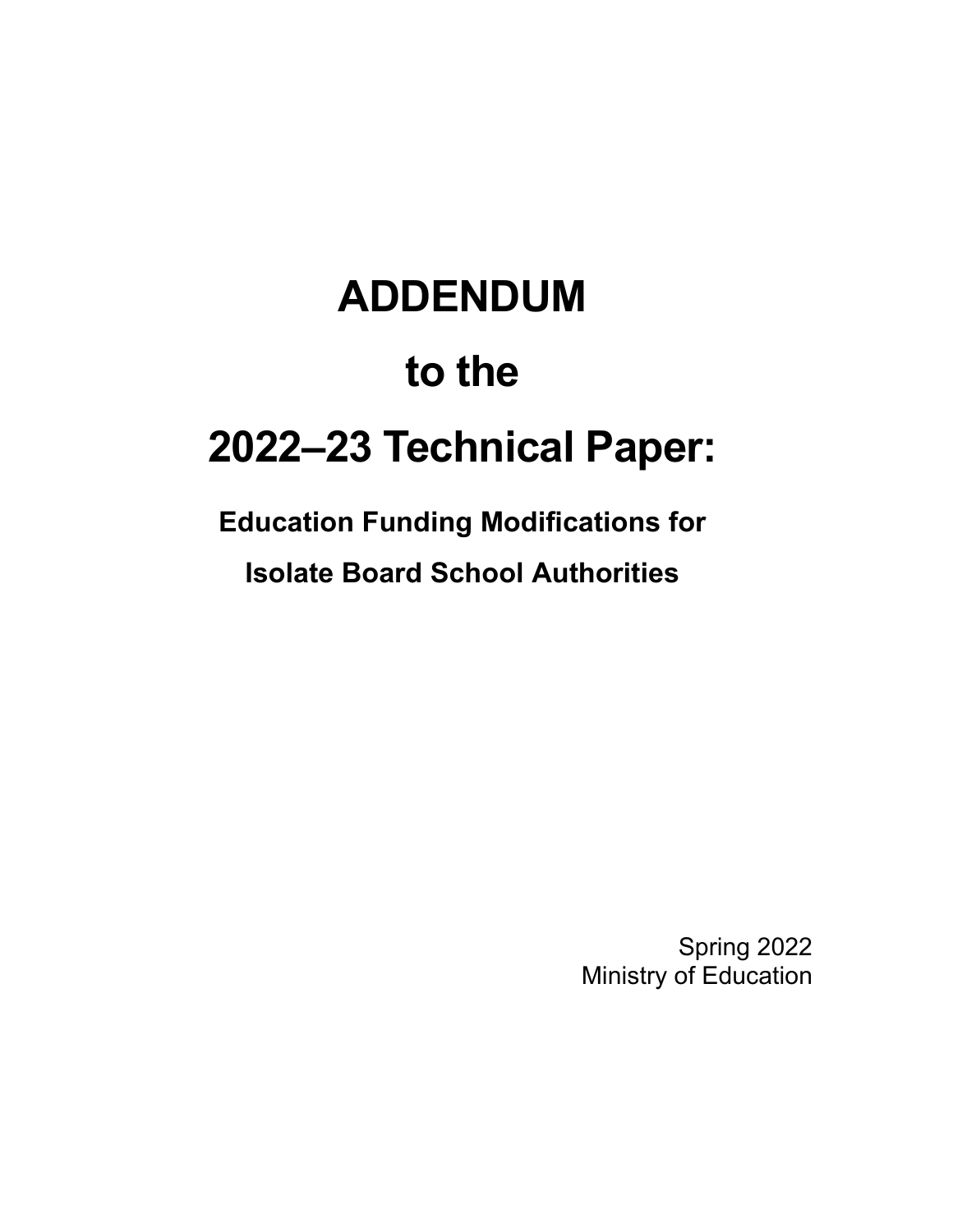ISSN: 2561-6927 (Online) ISBN: 978-1-4868-5618-3 (PDF)

Une publication équivalente est disponible en français sous le titre suivant : *Addenda au Document technique 2022-2023 : Modification du financement de l'éducation pour les administrations des conseils scolaires isolés, printemps 2022*, sur le site Web du ministère de l'Éducation : <https://www.ontario.ca/fr/page/financement-de-leducation-pour-2022-2023>

English webpage:<https://www.ontario.ca/page/education-funding-2022-23>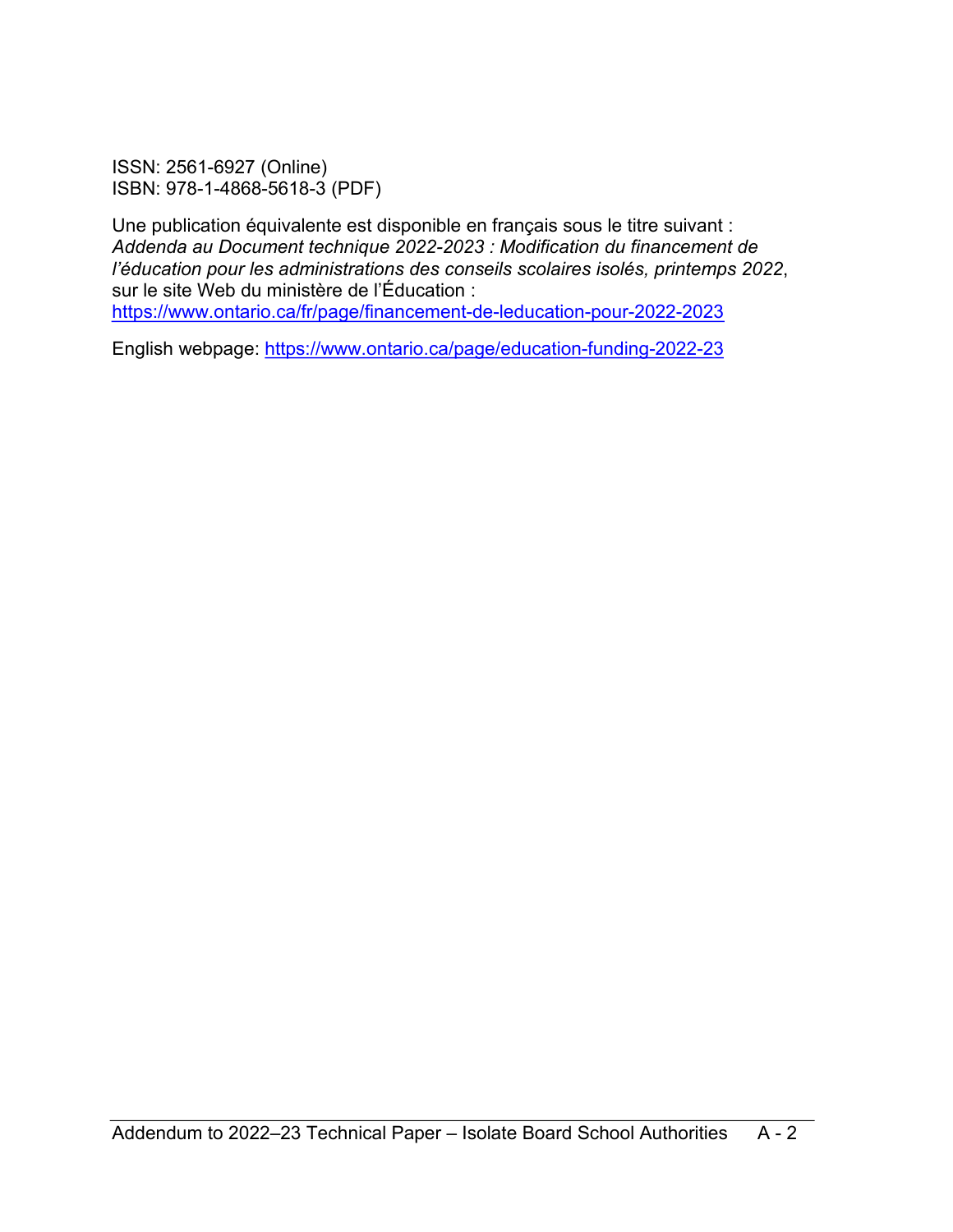# **Table of Contents**

| DIFFERENTIATED SPECIAL EDUCATION NEEDS AMOUNT (DSENA) ALLOCATION 8  |  |
|---------------------------------------------------------------------|--|
|                                                                     |  |
|                                                                     |  |
|                                                                     |  |
|                                                                     |  |
| ENGLISH AS A SECOND LANGUAGE/ENGLISH LITERACY DEVELOPMENT (ESL/ELD) |  |
|                                                                     |  |
|                                                                     |  |
|                                                                     |  |
|                                                                     |  |
|                                                                     |  |
|                                                                     |  |
| ADDITIONAL EDUCATIONAL SOFTWARE LICENSING TOP-UP ALLOCATION  13     |  |
|                                                                     |  |
|                                                                     |  |
|                                                                     |  |
|                                                                     |  |
|                                                                     |  |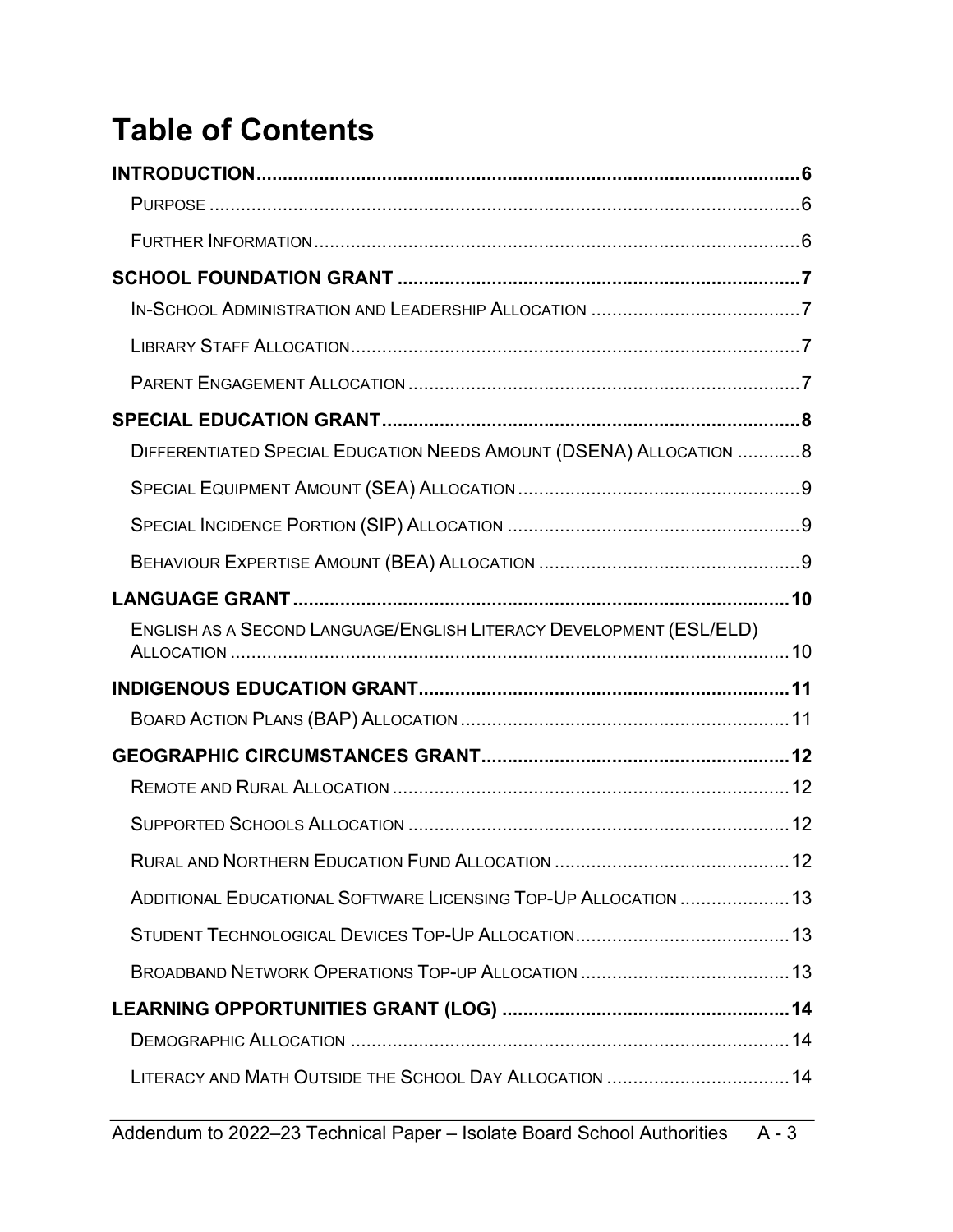| CONTINUING EDUCATION AND OTHER PROGRAMS GRANT  16                   |  |
|---------------------------------------------------------------------|--|
|                                                                     |  |
| COST ADJUSTMENT AND TEACHER QUALIFICATIONS AND EXPERIENCE           |  |
|                                                                     |  |
|                                                                     |  |
|                                                                     |  |
|                                                                     |  |
|                                                                     |  |
|                                                                     |  |
|                                                                     |  |
|                                                                     |  |
|                                                                     |  |
|                                                                     |  |
|                                                                     |  |
|                                                                     |  |
| FUNDING FOR TRANSPORTATION TO PROVINCIAL OR DEMONSTRATION SCHOOLS21 |  |
|                                                                     |  |
| SCHOOL BOARD ADMINISTRATION AND GOVERNANCE GRANT23                  |  |
|                                                                     |  |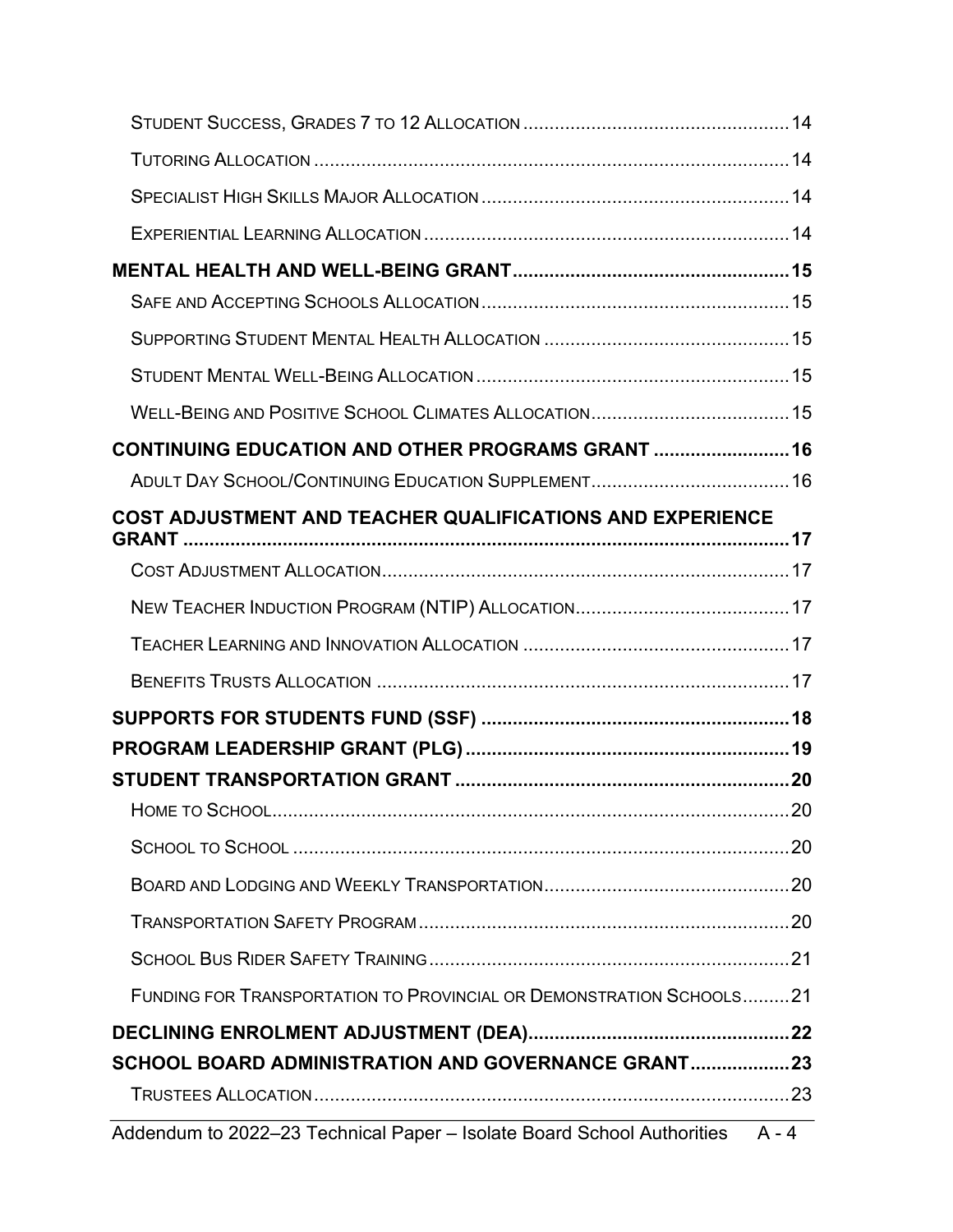| CURRICULUM AND ASSESSMENT IMPLEMENTATION ALLOCATION (INCLUDING INDIGENOUS- |  |
|----------------------------------------------------------------------------|--|
|                                                                            |  |
| <b>MANAGING INFORMATION FOR STUDENT ACHIEVEMENT (MISA) LOCAL CAPACITY</b>  |  |
| SCHOOL FACILITY OPERATIONS AND RENEWAL GRANT26                             |  |
|                                                                            |  |
|                                                                            |  |
|                                                                            |  |
|                                                                            |  |
|                                                                            |  |
|                                                                            |  |
|                                                                            |  |
|                                                                            |  |
|                                                                            |  |
|                                                                            |  |
| ENVELOPING, FLEXIBILITY AND OTHER REPORTING REQUIREMENTS34                 |  |
|                                                                            |  |
| TEACHER ACCOMMODATION GRANT AND TEACHERAGE DEFERRED REVENUE  34            |  |
| COVID-19 RESILIENCE INFRASTRUCTURE STREAM (CVRIS)35                        |  |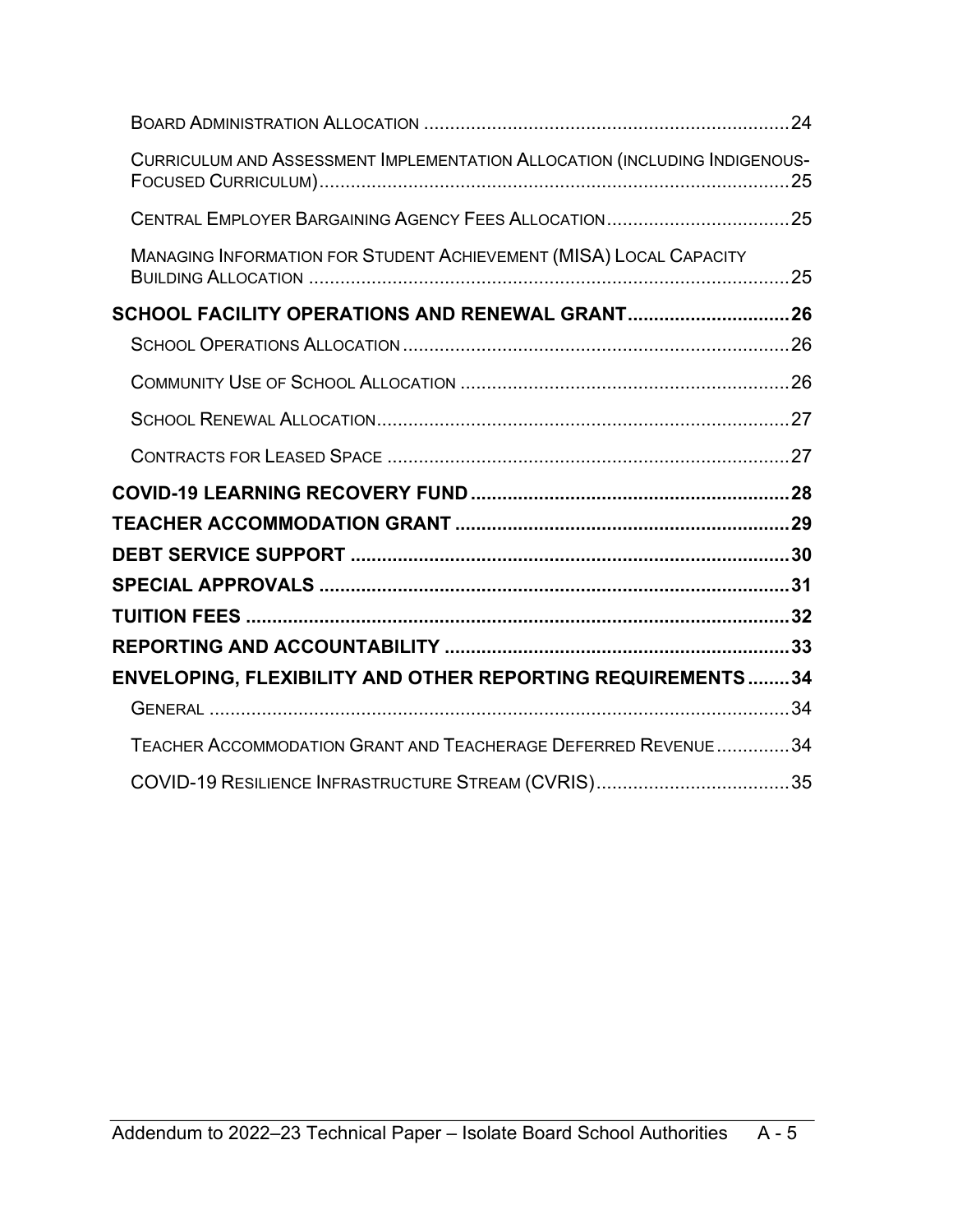### <span id="page-5-0"></span>**Introduction**

### <span id="page-5-1"></span>**Purpose**

The 2022–23 Grants for Student Needs (GSN) Technical Paper contains details of the education funding formulas for district school boards (DSBs) and other criteria for education funding for the 2022–23 school year.

There are four isolate board school authorities<sup>[1](#page-5-3)</sup> in the province which require modified funding formulas due to their unique circumstances including the remoteness of their locations and the fact that each isolate board represents only one school. These isolate boards are:

- <span id="page-5-4"></span>• James Bay Lowlands Secondary School Board (SSB)
- Moose Factory Island District School Area Board (DSAB)
- Moosonee District School Area Board (DSAB)
- Penetanguishene Protestant Separate School Board (PSSB)

Funding, enveloping requirements and financial reporting for the four isolate boards follows the same methodology as outlined in the Technical Paper, except where those specific modifications or replacements are outlined in this addendum. This document also includes table amounts for isolate boards. Please note that for the purpose of calculating funding for isolate boards, fee-paying students are included in grant calculations and then tuition fees are subtracted to determine the net grant.

### <span id="page-5-2"></span>**Further Information**

If you have any questions about the material in this document, please contact:

Elain Kwan Financial Analyst Financial Analysis and Accountability Branch [Elain.kwan@ontario.ca](mailto:Elain.kwan@ontario.ca)

Salin Chen Finance Officer Financial Analysis and Accountability Branch [Salin.Chen@ontario.ca](mailto:Salin.Chen@ontario.ca)

<span id="page-5-3"></span>[<sup>1</sup>](#page-5-4) Isolate boards are four of the ten school authorities. The other six school authorities are hospital boards, which are funded on a budget approval basis due to their unique operational needs. This paper is related to the funding methodology for isolate boards only.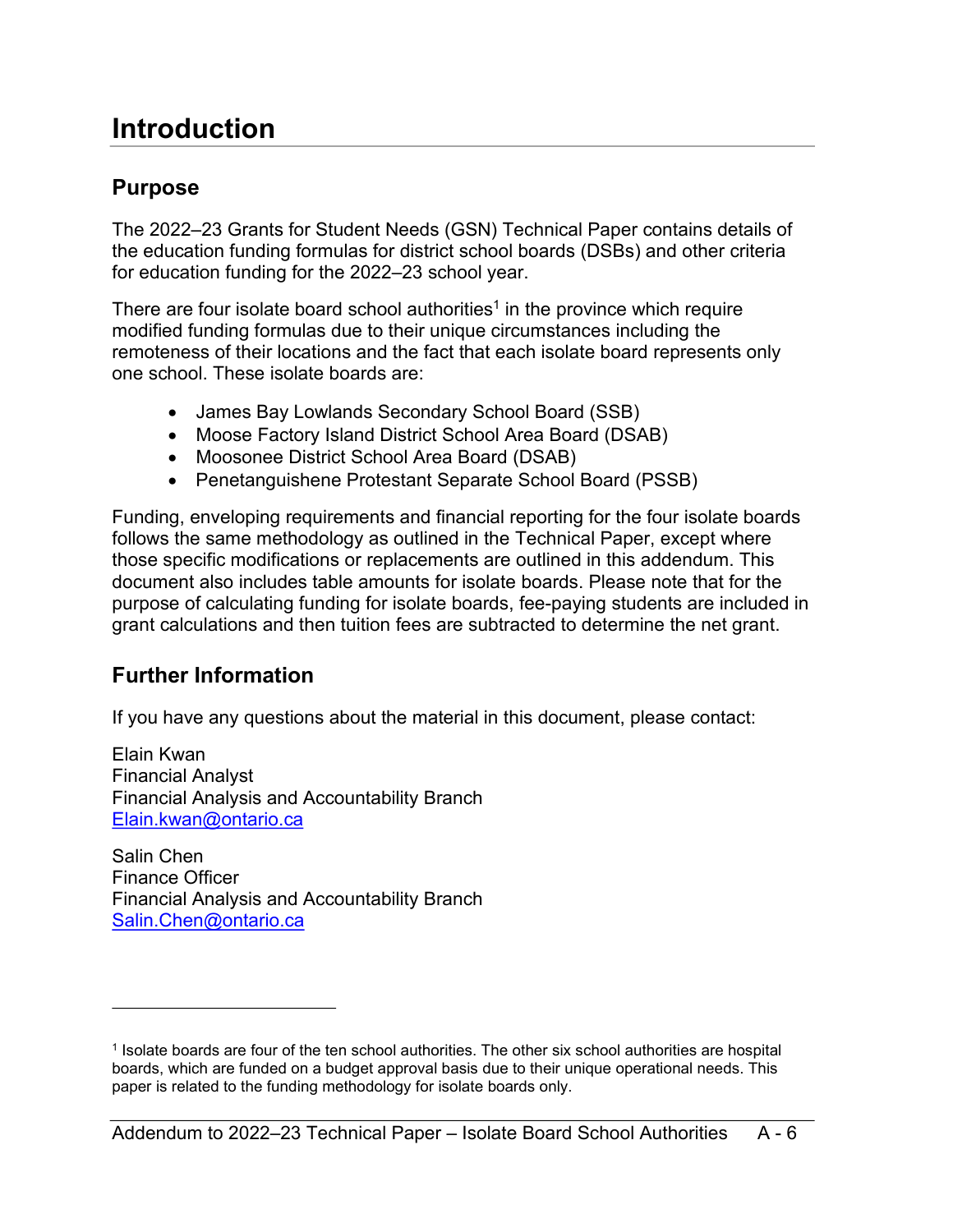# <span id="page-6-0"></span>**School Foundation Grant**

There are modifications in the In-School Administration and Leadership Allocation, Library Staff Allocation, and the Parent Engagement Allocation.

### <span id="page-6-1"></span>**In-School Administration and Leadership Allocation**

Isolate boards with a secondary school (i.e. James Bay Lowlands SSB) are treated as a combined school in determining eligibility for the Additional Supports – Combined Elementary/Secondary amount.

### <span id="page-6-2"></span>**Library Staff Allocation**

Each elementary isolate board receives a total of \$17,924.78 for teacher-librarians and/or library technicians, which is 1/3 the base amount provided to DSBs, to support the learning of elementary school students.

### <span id="page-6-3"></span>**Parent Engagement Allocation**

#### *Parent Involvement Committee Component*

The base amount for each isolate board is \$1,250, which is 1/4 of the base amount provided to DSBs.

#### *Parents Reaching Out (PRO) Component*

The base amount for the PRO component is \$375, which is 1/4 of the base amount provided to DSBs.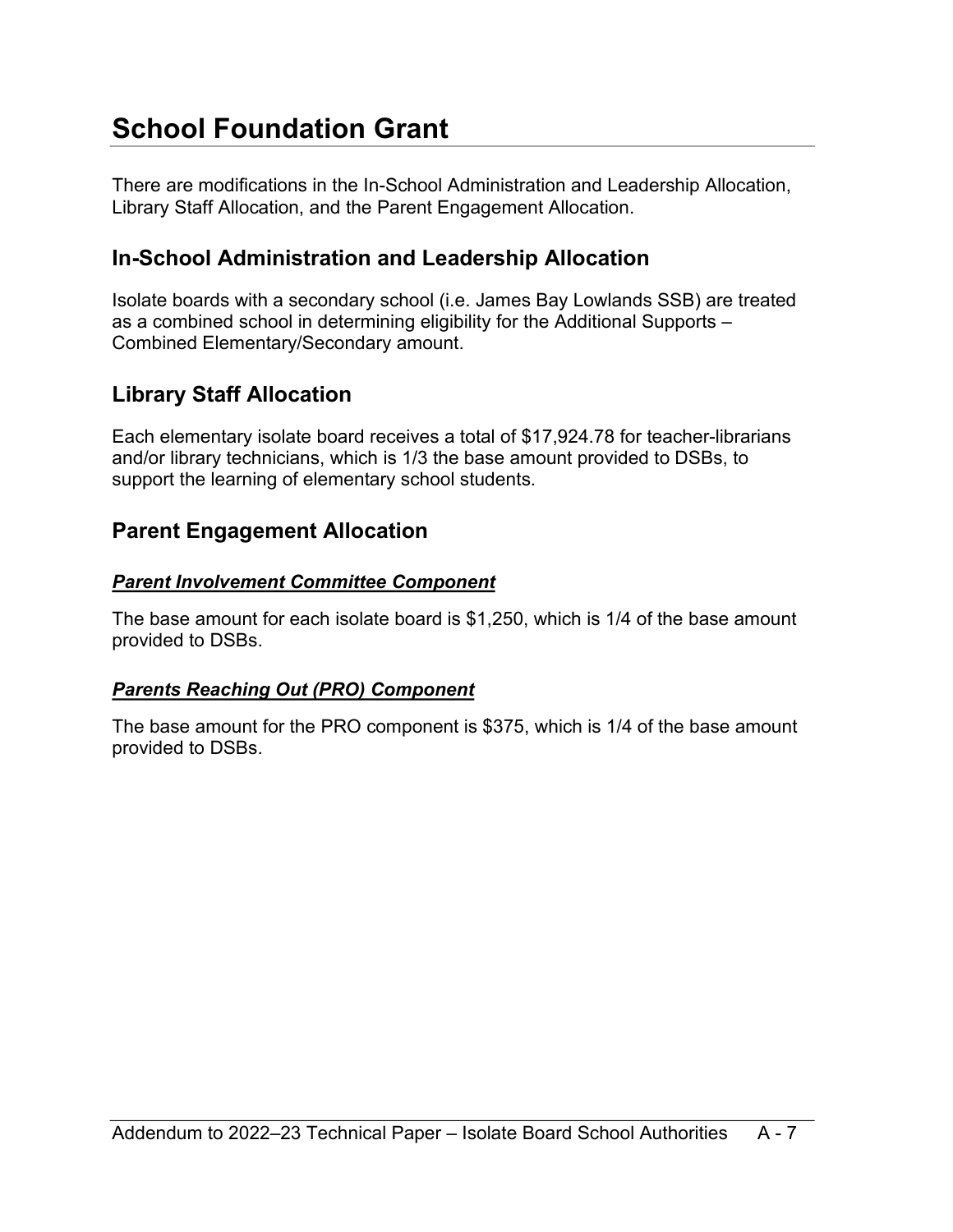# <span id="page-7-0"></span>**Special Education Grant**

There are modifications in the Differentiated Special Education Needs Amount Allocation, Special Equipment Amount Allocation, Special Incidence Portion, and Behaviour Expertise Amount Allocation.

### <span id="page-7-1"></span>**Differentiated Special Education Needs Amount (DSENA) Allocation**

#### *Measures of Variability and Special Education Statistical Prediction Model*

Funding for Measures of Variability[2](#page-7-2) and the Special Education Statistical Prediction Model is allocated using the following per-pupil proxies multiplied by ADE:

- <span id="page-7-3"></span>• \$1,455.10 per pupil for James Bay Lowlands SSB, Moose Factory Island DSAB and Moosonee DSAB
- \$764.93 per pupil for Penetanguishene PSSB

#### *Base Amount for Collaboration and Integration*

The Base Amount for Collaboration and Integration for each isolate board is \$159,005.19, which is 1/3 the amount for DSBs.

#### *Multi-Disciplinary Supports*

Through the Multi-Disciplinary Team (MDT) component, each isolate board receives \$103,021.87 for up to one additional full-time equivalent (FTE) employee, or 1/4 of the maximum amount for DSBs. Isolate boards also receive funding for other staffing resources as shown below.

| <b>Isolate Board</b>      | <b>MDT Other Staffing Amount</b> |
|---------------------------|----------------------------------|
| James Bay Lowlands SSB    | \$3,868.42                       |
| Moose Factory Island DSAB | \$5,575.07                       |
| Moosonee DSAB             | \$4,854.48                       |
| Penetanguishene PSSB      | \$3,505.64                       |
| Total                     | \$17,803.62                      |

<span id="page-7-2"></span>[<sup>2</sup>](#page-7-3) Not including category 7, Northern Adjustment. Eligible isolate boards (i.e., James Bay Lowlands SSB, Moose Factory Island DSAB, and Moosonee DSAB) benefit from the programs and / or services established by the North East cooperative, which is administered by DSB Ontario North East.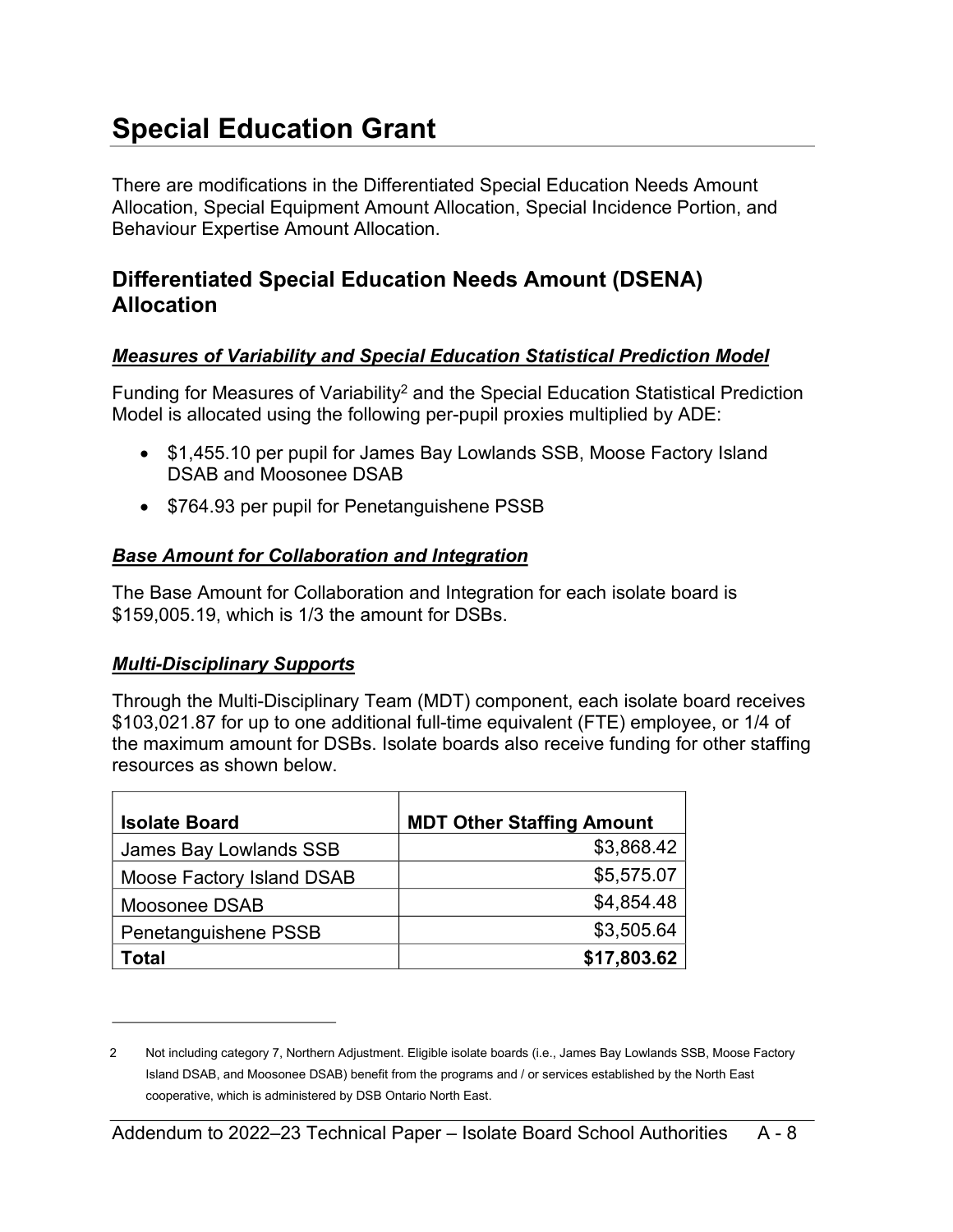#### *Local Special Education Priorities Amount*

The base amount for each isolate board is \$27,500, which is 1/4 of the base amount provided to DSBs.

### <span id="page-8-0"></span>**Special Equipment Amount (SEA) Allocation**

SEA claims for isolate boards allow for full cost recovery for all special education equipment, including SEA technology purchases. SEA claims can be submitted at any time during the school year. No deductible amount applies to isolate boards.

### <span id="page-8-1"></span>**Special Incidence Portion (SIP) Allocation**

SIP claims can be submitted at any time during the school year.

### <span id="page-8-2"></span>**Behaviour Expertise Amount (BEA) Allocation**

#### *Applied Behaviour Analysis (ABA) Expertise Professionals Amount*

Each isolate board receives \$45,759.75 as a base amount, which is 1/4 of the base amount provided to DSBs and a travel amount of \$3,750, which is not provided to DSB<sub>s</sub>

#### *After-School Skills Development (ASSD) Amount*

The base amount for each isolate board is \$12,611.75, which is 1/4 of the base amount for DSBs.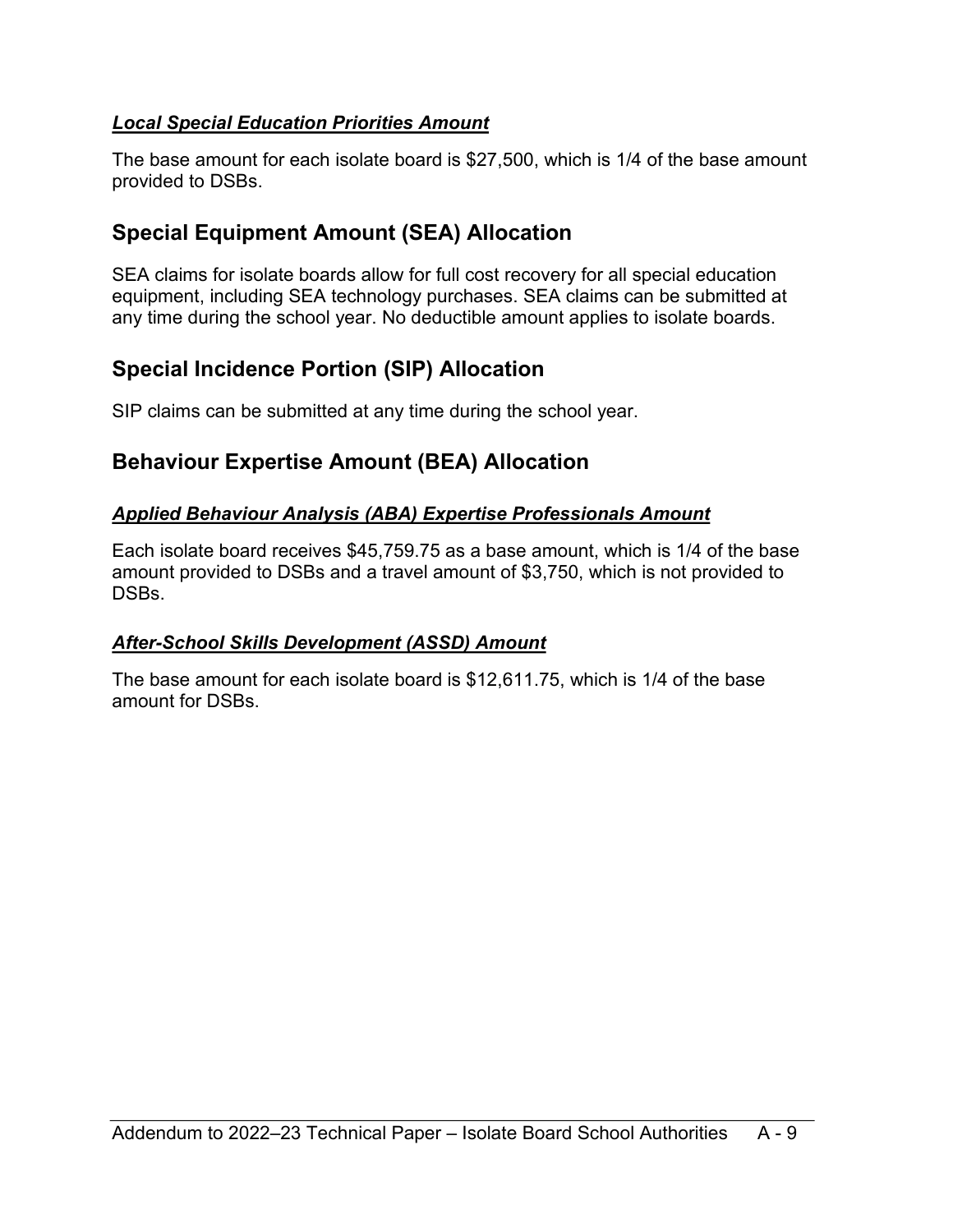### <span id="page-9-0"></span>**Language Grant**

There are modifications in the English as a Second Language/English Literacy Development (ESL/ELD) Allocation.

### <span id="page-9-1"></span>**English as a Second Language/English Literacy Development (ESL/ELD) Allocation**

#### *Diversity in English-Language Learners Component*

Isolate boards receive a proxy amount in lieu of the calculation used for DSBs, in the Diversity in English-Language Learners component of the ESL/ELD Allocation, as shown below.

| <b>Isolate Board</b>      | <b>Diversity in English-Language</b><br><b>Learners component</b> |
|---------------------------|-------------------------------------------------------------------|
| James Bay Lowlands SSB    | \$8,340.61                                                        |
| Moose Factory Island DSAB | \$5,683.38                                                        |
| Moosonee DSAB             | \$14,359.61                                                       |
| Penetanguishene PSSB      | \$11,189.24                                                       |
| Total                     | \$39,572.83                                                       |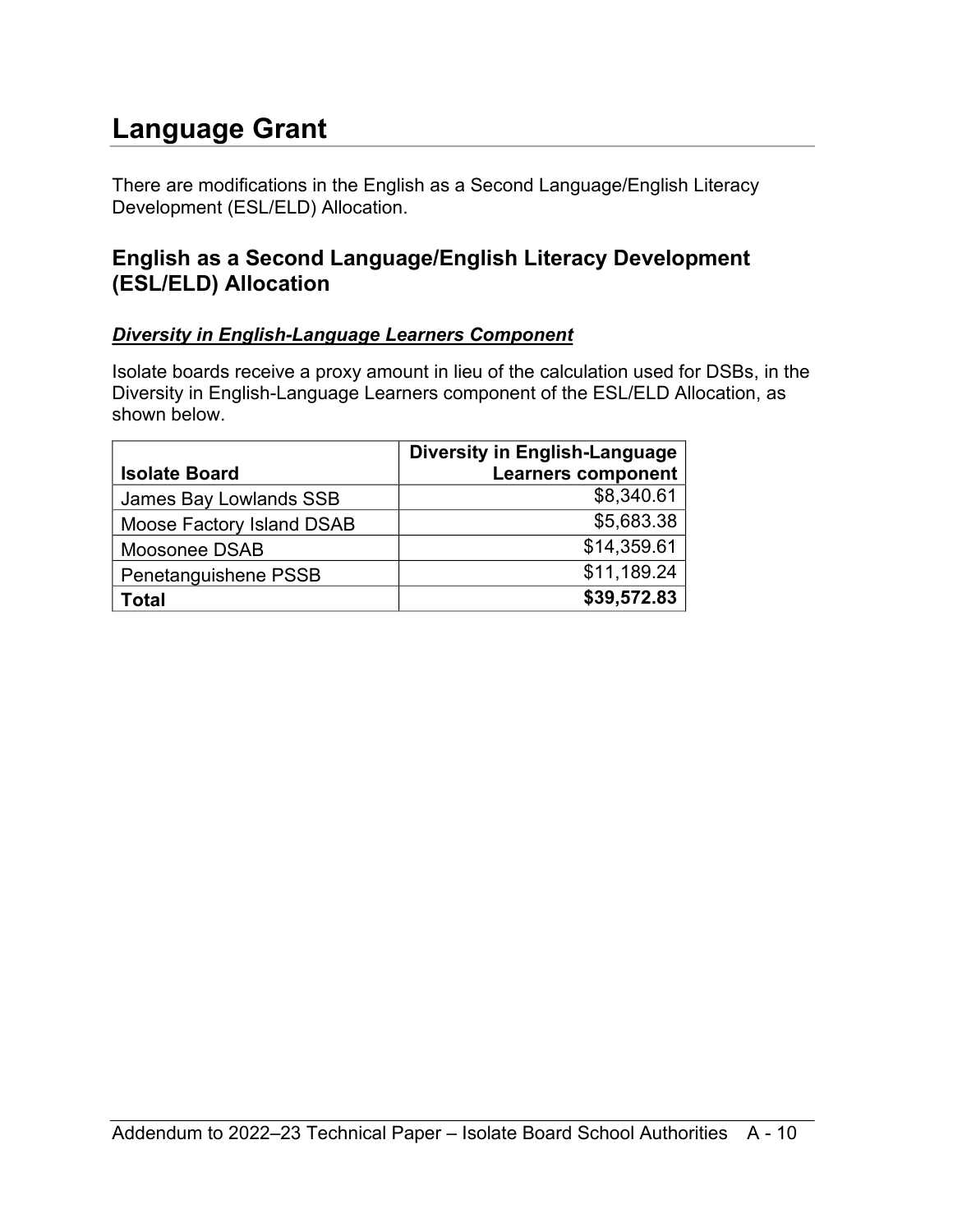# <span id="page-10-0"></span>**Indigenous Education Grant**

There are modifications in the Board Action Plans (BAP) Allocation.

### <span id="page-10-1"></span>**Board Action Plans (BAP) Allocation**

Similar to DSBs, the BAP allocation is allocated through a table value as shown below and a National Household Survey (NHS)-Based Per-Pupil Amount (PPA) component.

|                           | <b>Indigenous Education BAP</b> |
|---------------------------|---------------------------------|
| <b>Isolate Board</b>      | <b>Allocation</b>               |
| James Bay Lowlands SSB    | \$40,761.67                     |
| Moose Factory Island DSAB | \$43,429.13                     |
| Moosonee DSAB             | \$41,509.86                     |
| Penetanguishene PSSB      | \$36,044.82                     |
| Total                     | \$161,745.48                    |

The NHS-Based PPA calculation uses the actual number of Indigenous pupils reported by the isolate board rather than Statistics Canada data used for DSBs.

The following demonstrates how the NHS-Based PPA component is calculated:

Greater of:

\$0 or

<span id="page-10-3"></span>ADE based on actual number of Indigenous pupils reported by the isolate board x PPA weighting factor x  $$197.27$  minus  $$41,722.79^3$  $$41,722.79^3$ 

<span id="page-10-2"></span>[<sup>3</sup>](#page-10-3) Reflects 1/4 supervisory officer (SO) salary and benefits benchmark for 2022–23.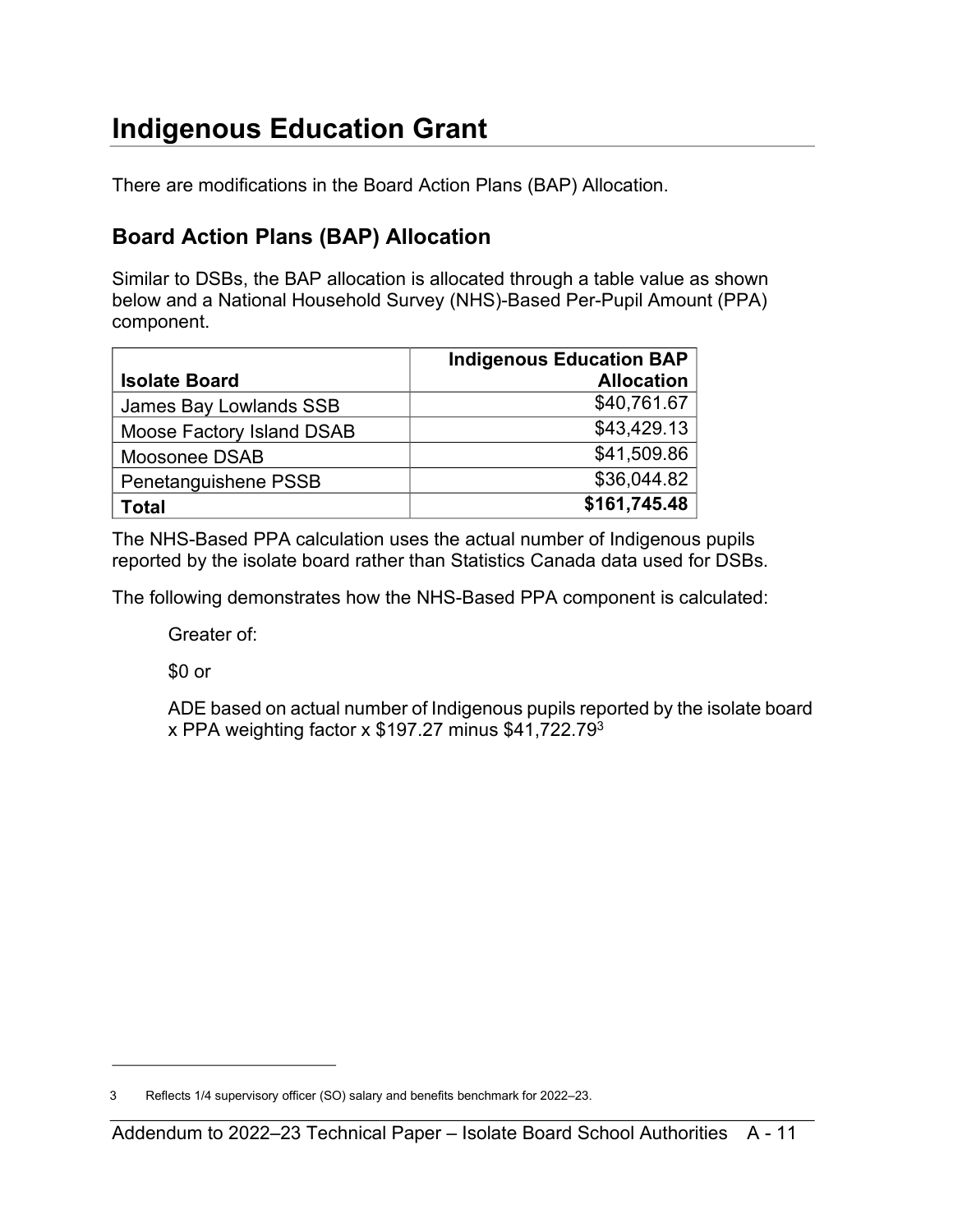### <span id="page-11-0"></span>**Geographic Circumstances Grant**

There are modifications in the Remote and Rural, Supported Schools, Additional Educational Software Licensing Top-Up, Student Technological Devices Top-Up, and Broadband Network Operations Top-Up allocations.

### <span id="page-11-1"></span>**Remote and Rural Allocation**

The School Dispersion component within the Remote and Rural Allocation does not apply to isolate boards.

The distance to the nearest major urban centre for isolate boards is shown below:

| <b>Isolate Board</b>      | Distance to major urban centre |
|---------------------------|--------------------------------|
| James Bay Lowlands SSB    | $>1,150$ km                    |
| Moose Factory Island DSAB | $>1,150$ km                    |
| Moosonee DSAB             | $>1,150$ km                    |
| Penetanguishene PSSB      | $<$ 151 km                     |

The urban factor for all four isolate boards is 1.

#### <span id="page-11-2"></span>**Supported Schools Allocation**

Under the Supported Schools Allocation, the minimum number of FTE teachers that the school generates is modified to 8 elementary teacher FTE and 14.5 secondary teacher FTE, when the average daily enrolment is 50 or more.

In addition, the funding ensures that Supported Schools Allocation always generates a minimum of 1.5 FTE for elementary schools and 2.0 FTE for secondary schools.

### <span id="page-11-3"></span>**Rural and Northern Education Fund Allocation**

The following table shows the estimated number of rural students, rural density factor, and rural density ratio for each isolate board:

| <b>Isolate Board</b>      | <b>Estimated</b> | <b>Rural density</b> | <b>Rural density</b> |
|---------------------------|------------------|----------------------|----------------------|
|                           | number of        | factor               | ratio                |
|                           | rural students   |                      |                      |
| James Bay Lowlands SSB    | 201              | 0.86896539           | 1.00000000           |
| Moose Factory Island DSAB | 282              | 0.00000000           | 1.00000000           |
| Moosonee DSAB             | 263              | 0.79665680           | 1.00000000           |
| Penetanguishene PSSB      | 74               | 0.00000000           | 0.31995808           |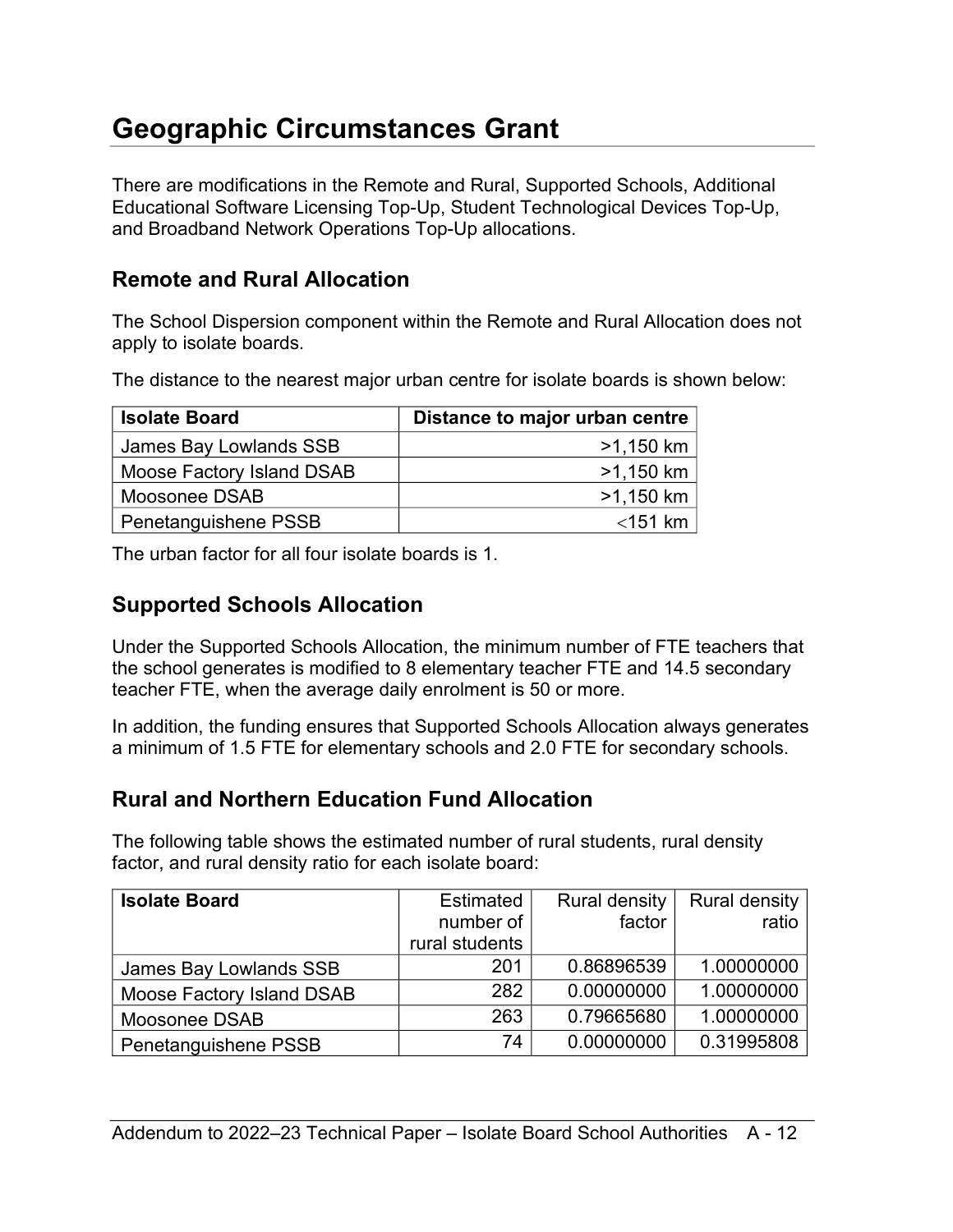### <span id="page-12-0"></span>**Additional Educational Software Licensing Top-Up Allocation**

The minimum amount for isolate boards is \$12,787.50, which is 1/4 of the minimum allocation to DSBs.

### <span id="page-12-1"></span>**Student Technological Devices Top-Up Allocation**

The minimum amount for isolate boards is \$12,787.50, which is 1/4 of the minimum allocation to DSBs.

### <span id="page-12-2"></span>**Broadband Network Operations Top-up Allocation**

The minimum amount for isolate boards is \$31,250, which is 1/4 of the minimum allocation to DSBs.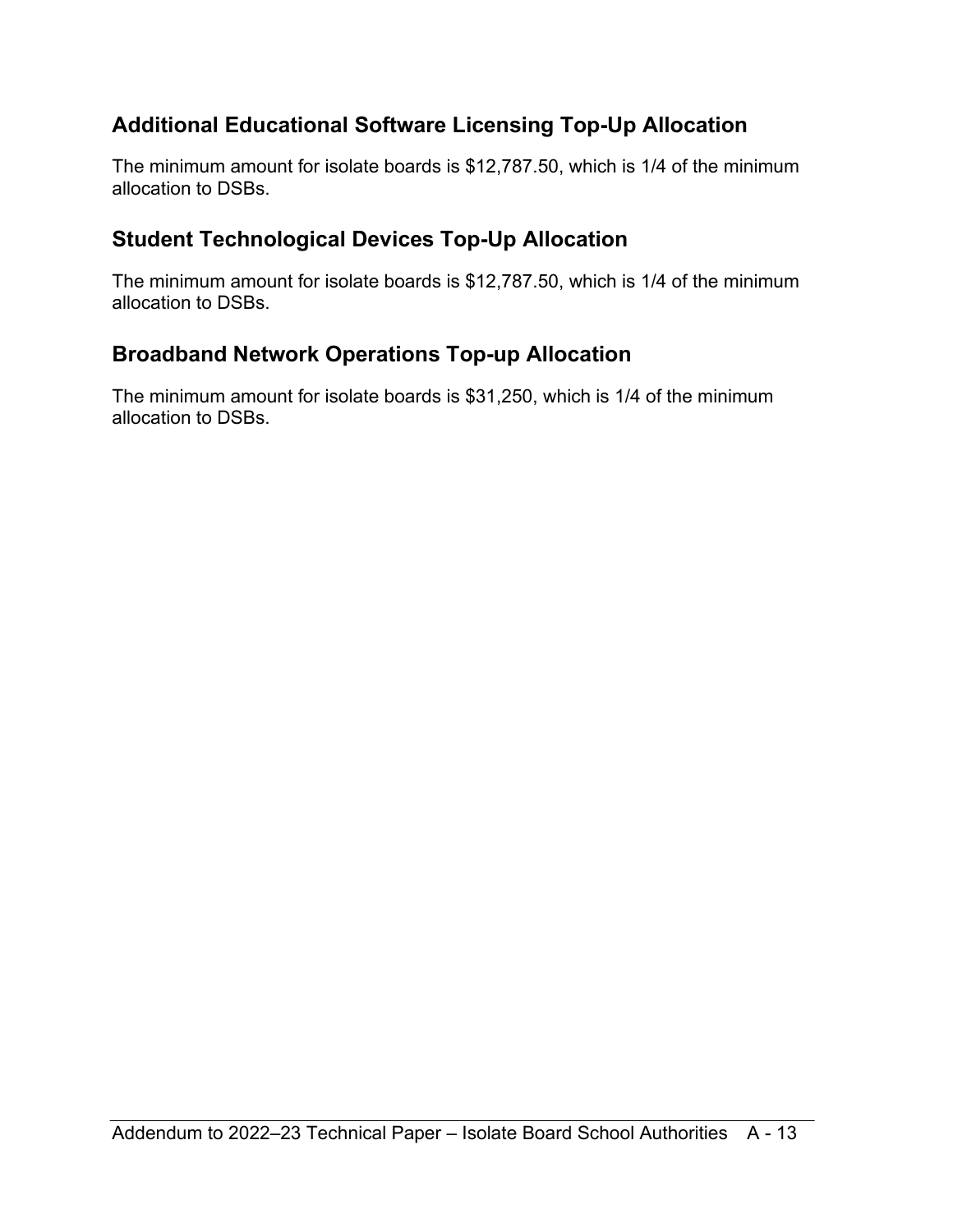# <span id="page-13-0"></span>**Learning Opportunities Grant (LOG)**

There are modifications in the Demographic Allocation, the Literacy and Math Outside the School Day Allocation, the Student Success – Grades 7 to 12 Allocation, the Tutoring Allocation, and the Experiential Learning Allocation.

### <span id="page-13-1"></span>**Demographic Allocation**

Isolate boards receive a table amount which is shown below.

| <b>Isolate Board</b>      | <b>Demographic Amount</b> |
|---------------------------|---------------------------|
| James Bay Lowlands SSB    | \$681,091.48              |
| Moose Factory Island DSAB | \$332,145.45              |
| Moosonee DSAB             | \$265,847.15              |
| Penetanguishene PSSB      | \$60,129.33               |
| Total                     | \$1,339,213.41            |

### <span id="page-13-2"></span>**Literacy and Math Outside the School Day Allocation**

The transportation component for pupils enrolled in summer school literacy and math programs does not apply to isolate boards.

### <span id="page-13-3"></span>**Student Success, Grades 7 to 12 Allocation**

Isolate boards do not receive the demographic, dispersion, or transportation components of this allocation.

### <span id="page-13-4"></span>**Tutoring Allocation**

Isolate boards receive the greater of \$2,000, or the per-pupil amount multiplied by ADE.

### <span id="page-13-5"></span>**Specialist High Skills Major Allocation**

The allocation James Bay Lowlands SSB receives is a fixed amount of \$13,395.

### <span id="page-13-6"></span>**Experiential Learning Allocation**

Each isolate board receives a base amount of \$21,978.62, which is 1/4 of the base amount provided to DSBs and an adjustment amount of \$10,129.99 in lieu of demographic and dispersion components. Isolate boards do not receive the transportation component of the Experiential Learning Allocation.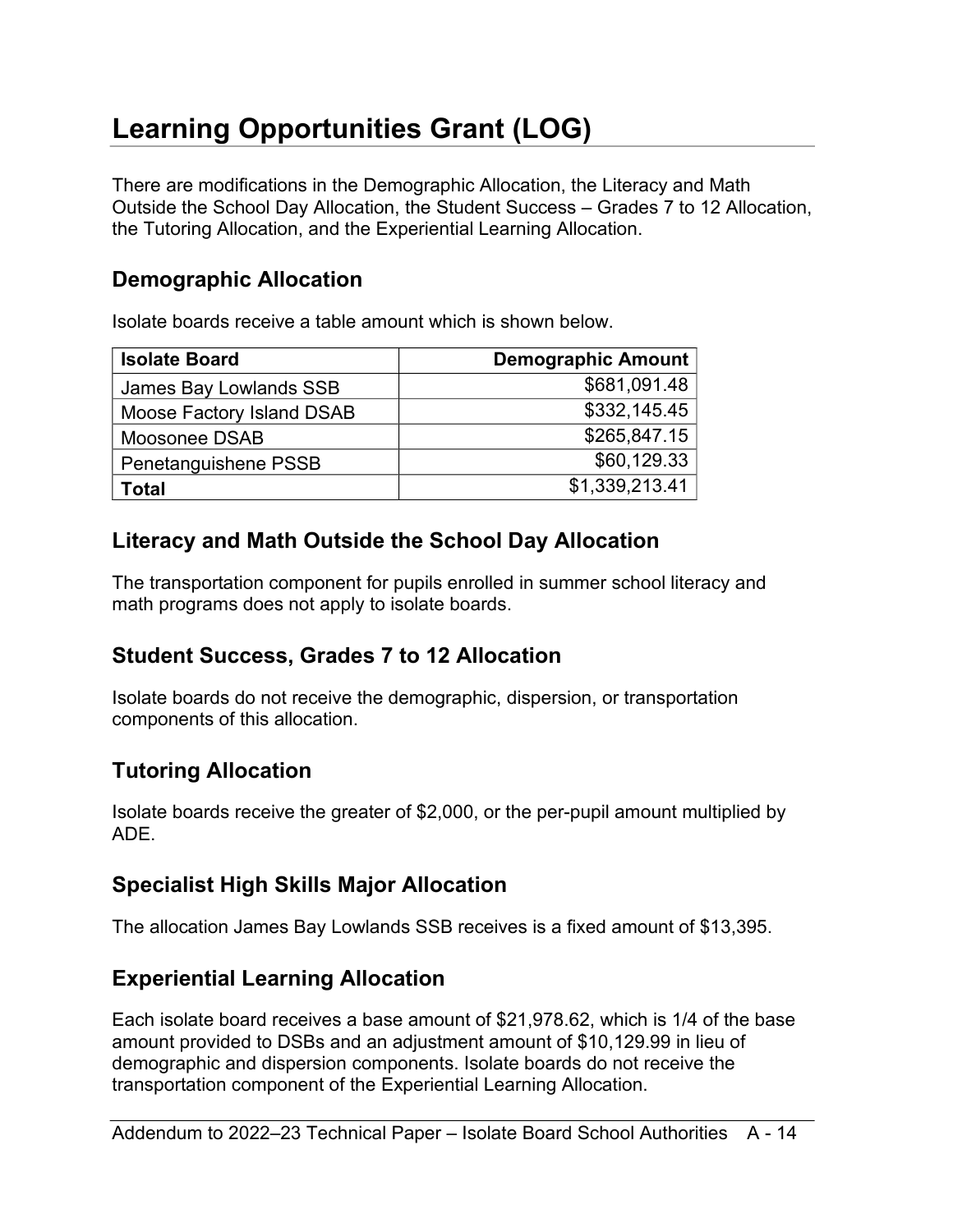### <span id="page-14-0"></span>**Mental Health and Well-Being Grant**

There are modifications in the Safe and Accepting Schools Allocation, the Supporting Student Mental Health Allocation, the Student Mental Well-Being Allocation, and the Well-Being and Positive School Climates Allocation. Additionally, isolate boards do not receive the Urban and Priority High Schools Allocation.

### <span id="page-14-1"></span>**Safe and Accepting Schools Allocation**

In lieu of the funding formula used for DSBs, isolate boards receive a fixed amount of funding, as shown below.

|                           | <b>Safe and Accepting Schools</b> |
|---------------------------|-----------------------------------|
| <b>Isolate Board</b>      | <b>Allocation</b>                 |
| James Bay Lowlands SSB    | \$15,250.03                       |
| Moose Factory Island DSAB | \$25,070.52                       |
| Moosonee DSAB             | \$22,379.08                       |
| Penetanguishene PSSB      | \$19,566.09                       |
| Гоtal                     | \$82,265.72                       |

### <span id="page-14-2"></span>**Supporting Student Mental Health Allocation**

The base amount for each isolate board is \$75,430.75, which is 1/4 of the base amount provided to DSBs.

### <span id="page-14-3"></span>**Student Mental Well-Being Allocation**

The base amount for the Foster the Resilience and Mental Well-being of All Students component for each isolate board is \$2,500, which is 1/4 of the base amount provided to DSBs.

The base amount for the Implement Evidence-based Mental Health Programs and Resources component for each isolate board is \$1,500, which is 1/4 of the base amount provided to DSBs.

### <span id="page-14-4"></span>**Well-Being and Positive School Climates Allocation**

The base amount for each isolate board is \$2,500, which is 1/4 of the base amount provided to DSBs.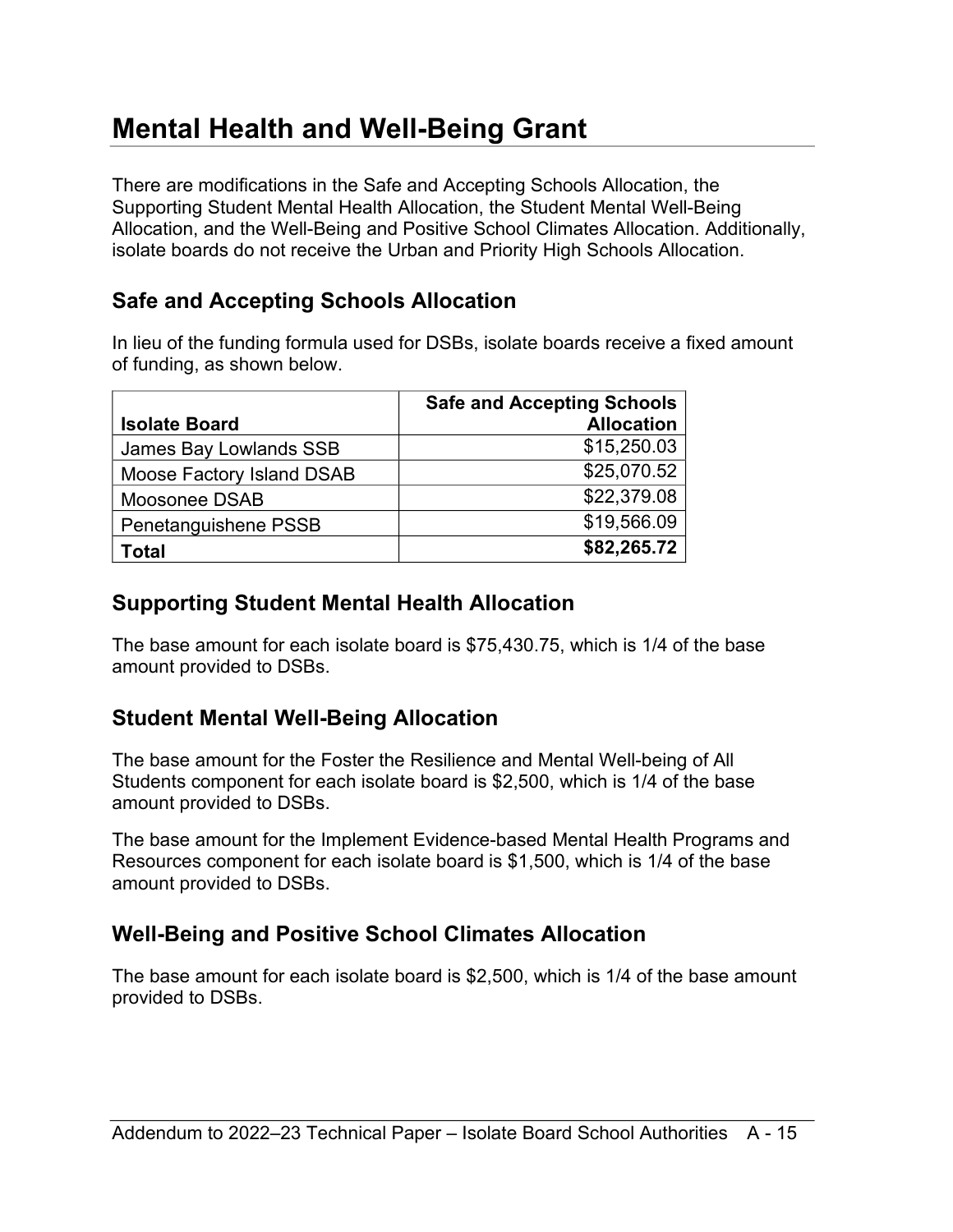# <span id="page-15-0"></span>**Continuing Education and Other Programs Grant**

There are modifications in the Adult Day School/Continuing Education Supplement. Additionally, the International Student Recovery Amount Allocation does not apply to isolate boards.

### <span id="page-15-1"></span>**Adult Day School/Continuing Education Supplement**

Isolate boards receive a fixed amount for the Adult Day School/Continuing Education Supplement, as shown below.

| <b>Isolate Board</b>      | <b>Adult Day School/Continuing</b><br><b>Education Supplement</b> |
|---------------------------|-------------------------------------------------------------------|
| James Bay Lowlands SSB    | \$8,274.73                                                        |
| Moose Factory Island DSAB | \$-                                                               |
| Moosonee DSAB             | \$-                                                               |
| Penetanguishene PSSB      | \$-                                                               |
| Total                     | \$8,274.73                                                        |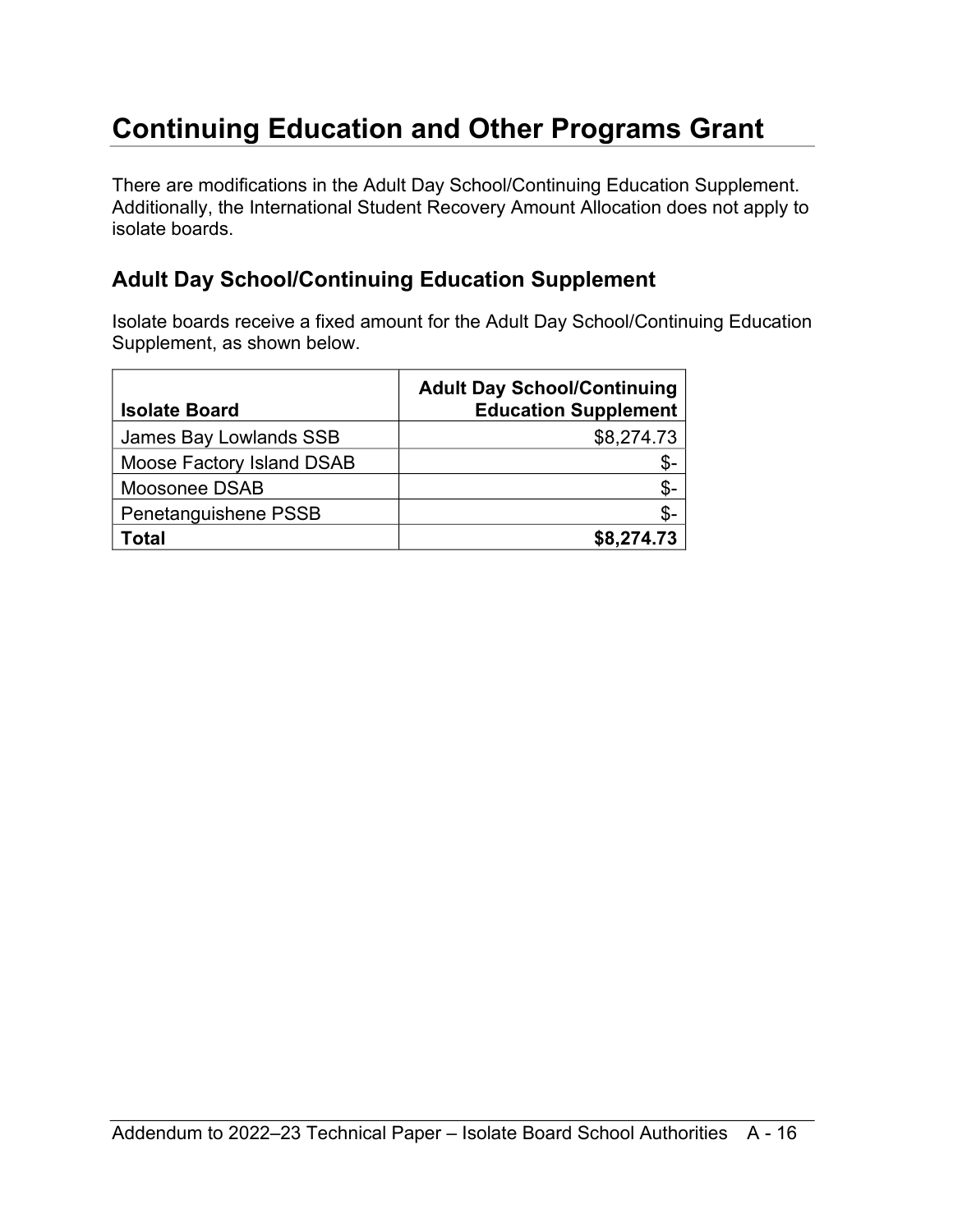### <span id="page-16-0"></span>**Cost Adjustment and Teacher Qualifications and Experience Grant**

There are modifications in the Cost Adjustment Allocation, the New Teacher Induction Program (NTIP) Allocation and the Teacher Learning and Innovation Allocation.

#### <span id="page-16-1"></span>**Cost Adjustment Allocation**

Isolate boards receive a fixed amount for expanded eligibility for sick leave and expanded benefits for maternity leave, as shown below.

| <b>Isolate Board</b>      | <b>Cost Adjustment Allocation</b> |
|---------------------------|-----------------------------------|
| James Bay Lowlands SSB    | \$4,554.91                        |
| Moose Factory Island DSAB | \$4,299.82                        |
| Moosonee DSAB             | \$4,438.03                        |
| Penetanguishene PSSB      | \$3,948.88                        |
| Total                     | \$17,241.64                       |

### <span id="page-16-2"></span>**New Teacher Induction Program (NTIP) Allocation**

Isolate boards do not receive the base amount.

### <span id="page-16-3"></span>**Teacher Learning and Innovation Allocation**

Isolate boards receive a base amount of \$5,000, which is 1/4 of the base amount provided to DSBs.

### <span id="page-16-4"></span>**Benefits Trusts Allocation**

Isolate boards receive a fixed amount as shown below.

| <b>Isolate Board</b>      | <b>Benefits Trusts Allocation</b> |
|---------------------------|-----------------------------------|
| James Bay Lowlands SSB    | \$137,749.00                      |
| Moose Factory Island DSAB | \$121,624.53                      |
| Moosonee DSAB             | \$237,503.11                      |
| Penetanguishene PSSB      | \$(33,717.80)                     |
| Гоtal                     | \$463,158.84                      |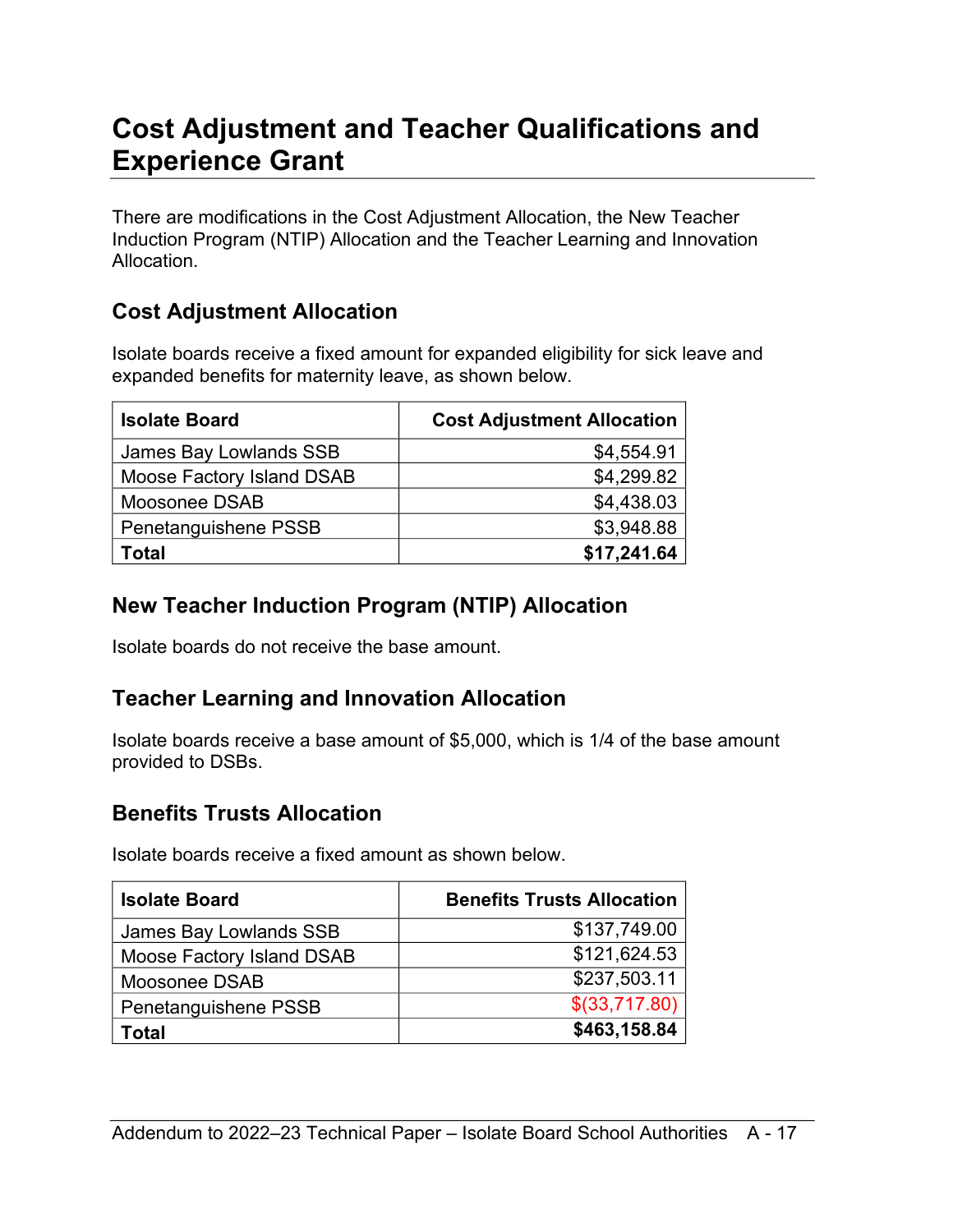# <span id="page-17-0"></span>**Supports for Students Fund (SSF)**

The allocation for each isolate board is a fixed amount, as shown below.

| <b>Isolate Board</b>      | <b>Supports for Students Fund</b> |
|---------------------------|-----------------------------------|
| James Bay Lowlands SSB    | \$65,844.61                       |
| Moose Factory Island DSAB | \$104,241.29                      |
| Moosonee DSAB             | \$90,756.32                       |
| Penetanguishene PSSB      | \$71,229.12                       |
| Гоtal                     | \$332,071.34                      |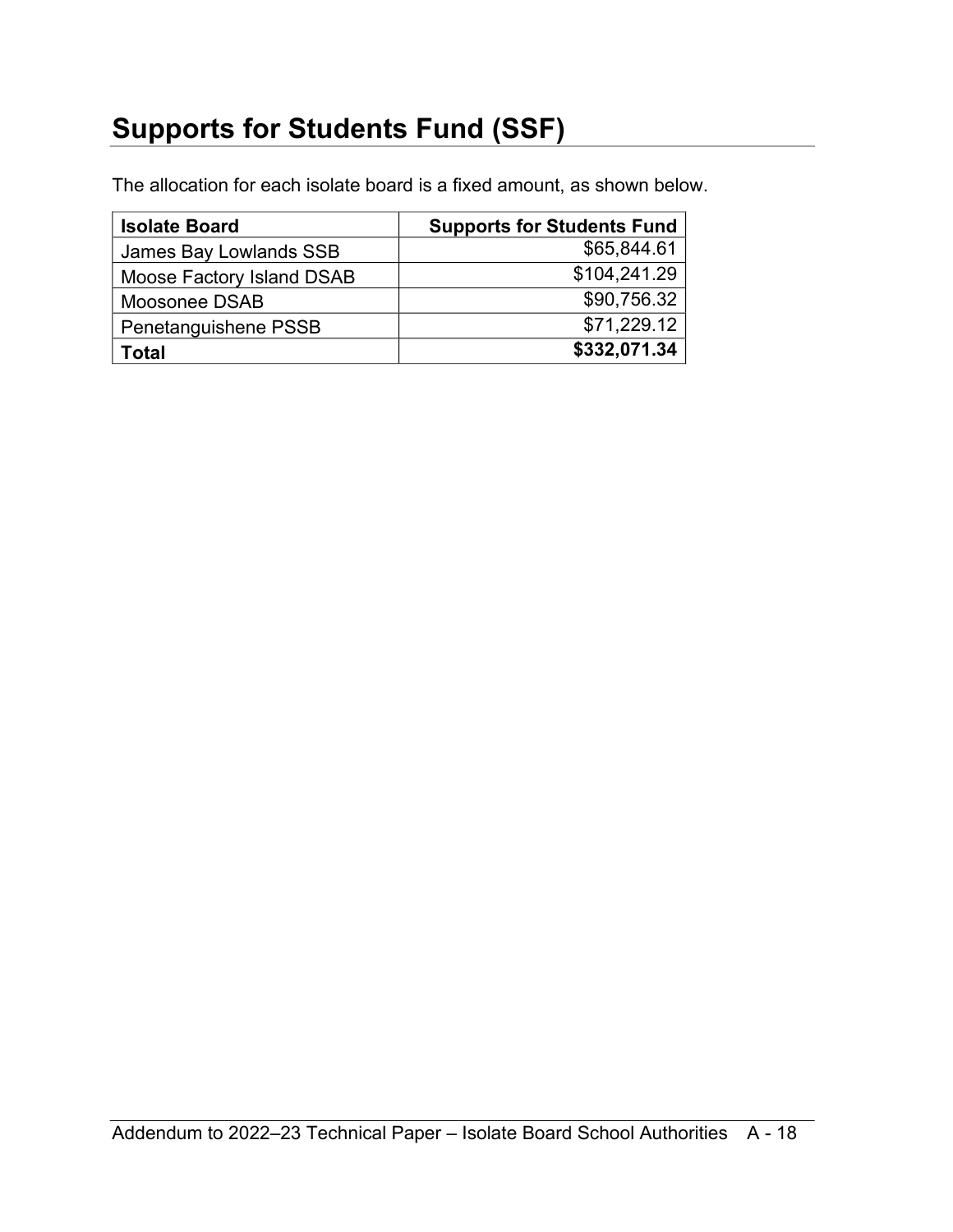# <span id="page-18-0"></span>**Program Leadership Grant (PLG)**

Each isolate board is eligible for a maximum of 1/4 of the maximum funding amount provided to DSBs for a lead based on the same formulas used for DSBs, except for the Early Years Lead, in which case each of the three elementary isolate boards are eligible for a maximum of 1/3 of the maximum amount provided to DSBs.

The maximum Salary & Benefits component for isolate boards is calculated as follows:

 $(0.4375 \times A) + (0.25 \times B) + ([0.75 + 0.3333]$  if the board has elementary ADE > 0]  $\times$ C), where:

A = Professional / paraprofessional benchmark

B = Information Technology staffing benchmark

C = SO benchmark

| <b>Lead Position</b>                                     | <b>Maximum Amount</b>                                                                                     |
|----------------------------------------------------------|-----------------------------------------------------------------------------------------------------------|
| Early Years Lead (if the board<br>has elementary ADE >0) | \$55,630.39 (i.e., 1/3 x 1.0 SO benchmark) +<br>10.44% for travel and PD                                  |
| Indigenous Education Lead                                | \$41,722.79 (i.e., 1/4 x 1.0 SO benchmark) +<br>10.44% for travel and PD                                  |
| <b>Mental Health Leaders</b>                             | \$33,386.68 (i.e., 1/4 x 1.75 Professional /<br>paraprofessional benchmark) + 10.44% for travel<br>and PD |
| <b>School Effectiveness Lead</b>                         | \$41,722.79 (i.e., 1/4 x 1.0 SO benchmark) +<br>10.44% for travel and PD                                  |
| <b>Student Success Lead</b>                              | \$41,722.79 (i.e., 1/4 x 1.0 SO benchmark) +<br>10.44% for travel and PD                                  |
| <b>TELT Contact Lead</b>                                 | \$26,202.31 (i.e., 1/4 x 1.0 Information Technology<br>staffing benchmark) + 10.44% for travel and PD     |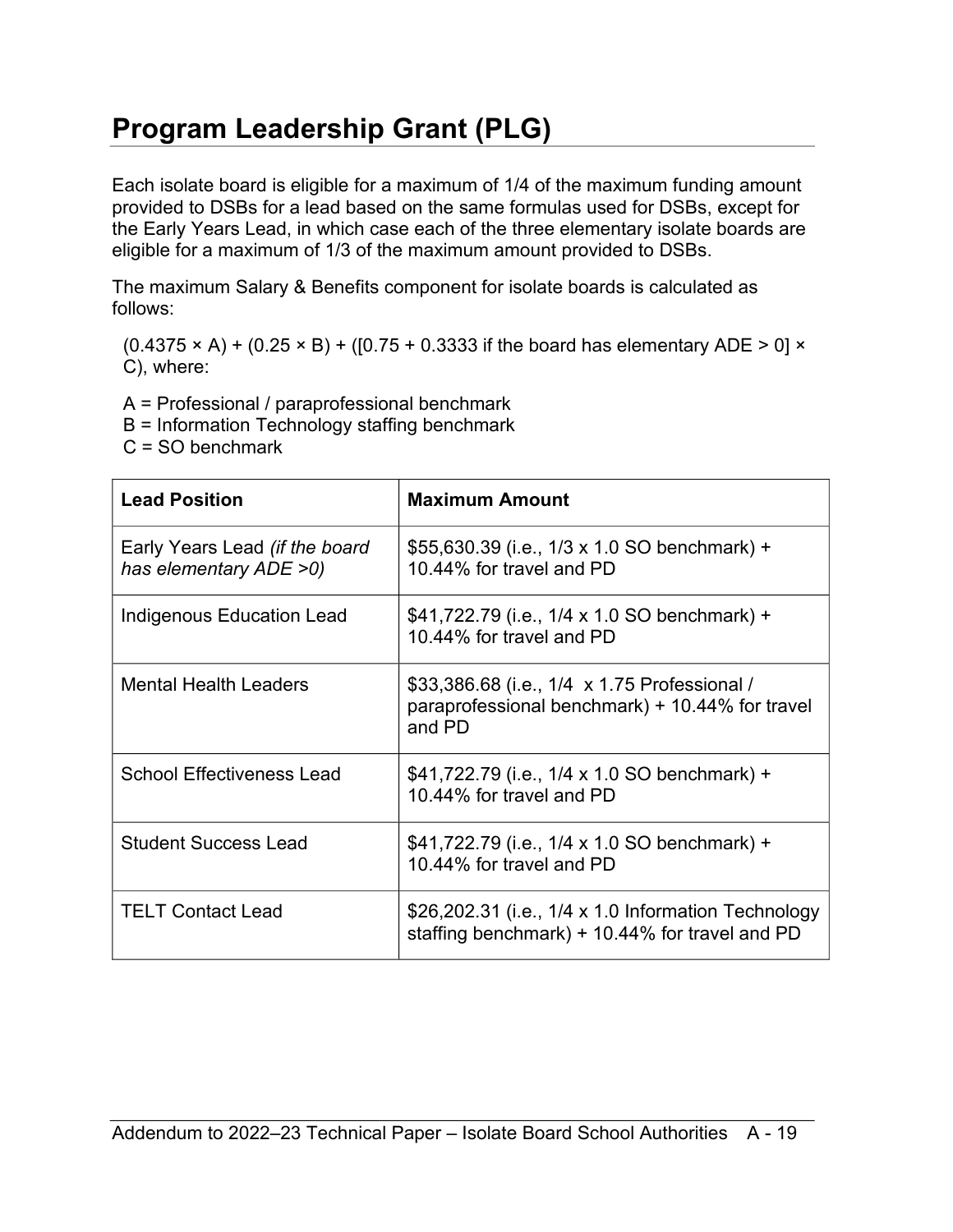# <span id="page-19-0"></span>**Student Transportation Grant**

There are modifications predominantly based on expenses incurred for student transportation by the isolate boards. In addition to this modification, isolate boards receive funding that is not available to DSBs through the Board and Lodging and Weekly Transportation component as well as the Transportation Safety Program.

### <span id="page-19-1"></span>**Home to School**

Funding will be allocated based on the expenses incurred by the isolate boards in 2022–23. Significant increases over the 2021–22 allocation will need to be justified.

### <span id="page-19-2"></span>**School to School**

School-to-school transportation is usually provided for isolate boards in cases where a program cannot be offered at the school due to a lack of available space or a suitable facility and pupils need to be transported in order to take the program (e.g. swimming, shop). Funding is available in cases where the transportation is provided to the same group of students (e.g., Grades 7 and 8) and involves a minimum of 10 trips during the school year.

### <span id="page-19-3"></span>**Board and Lodging and Weekly Transportation**

Funding for board and lodging is provided in cases where a pupil must travel to another community to attend a secondary school. Where there is a secondary school located nearby and a pupil decides to travel to another community to attend a secondary school, the isolate board must apply directly to the regional office for board and lodging funding approval for this pupil. The application to the regional office must clearly state the reason why the student cannot attend the local secondary school.

The ministry will fund the cost of eligible expenses up to \$500 for each month of student attendance. The principal of the educating school must confirm student attendance with the isolate board.

The monthly rate includes funding for board, lodging and weekly transportation.

### <span id="page-19-4"></span>**Transportation Safety Program**

The ministry will fund the cost of eligible expenses up to \$1,000 for each contracted and board-owned van and bus for transporting students to support first aid training for drivers.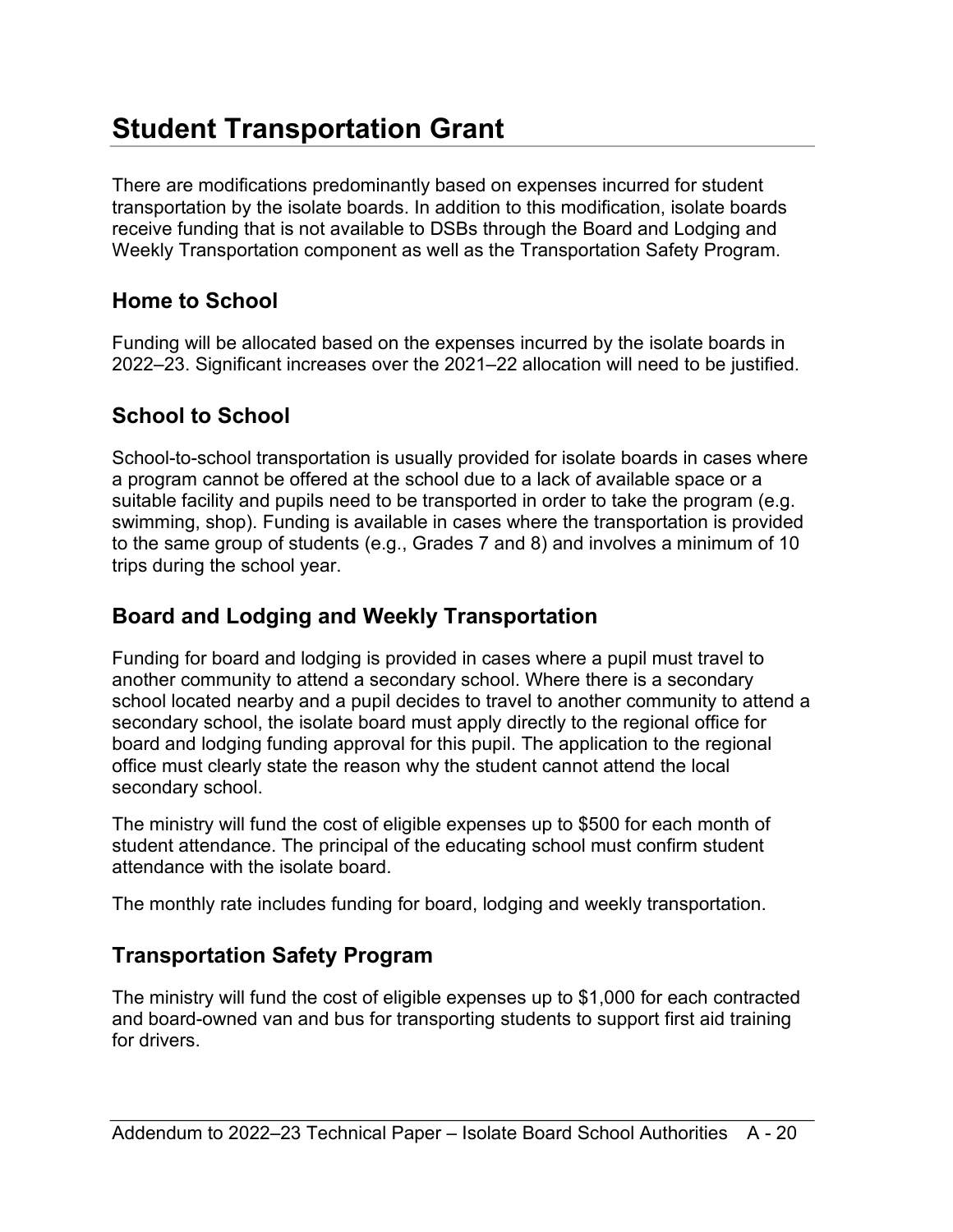### <span id="page-20-0"></span>**School Bus Rider Safety Training**

Isolate boards are eligible for funding for elementary students' safety training for up to 2 sessions at a rate of \$370 per session.

### <span id="page-20-1"></span>**Funding for Transportation to Provincial or Demonstration Schools**

The cost of transporting students from home to a provincial or demonstration school will be funded if the superintendent of the provincial or demonstration school has approved the student for admission. Escort service cost will also be funded if recommended by the superintendent of the school.

The cost of a parent/guardian accompanying the pupil on the initial trip to a provincial or demonstration school will be funded. All other trips will be at the parent/ guardian's expense.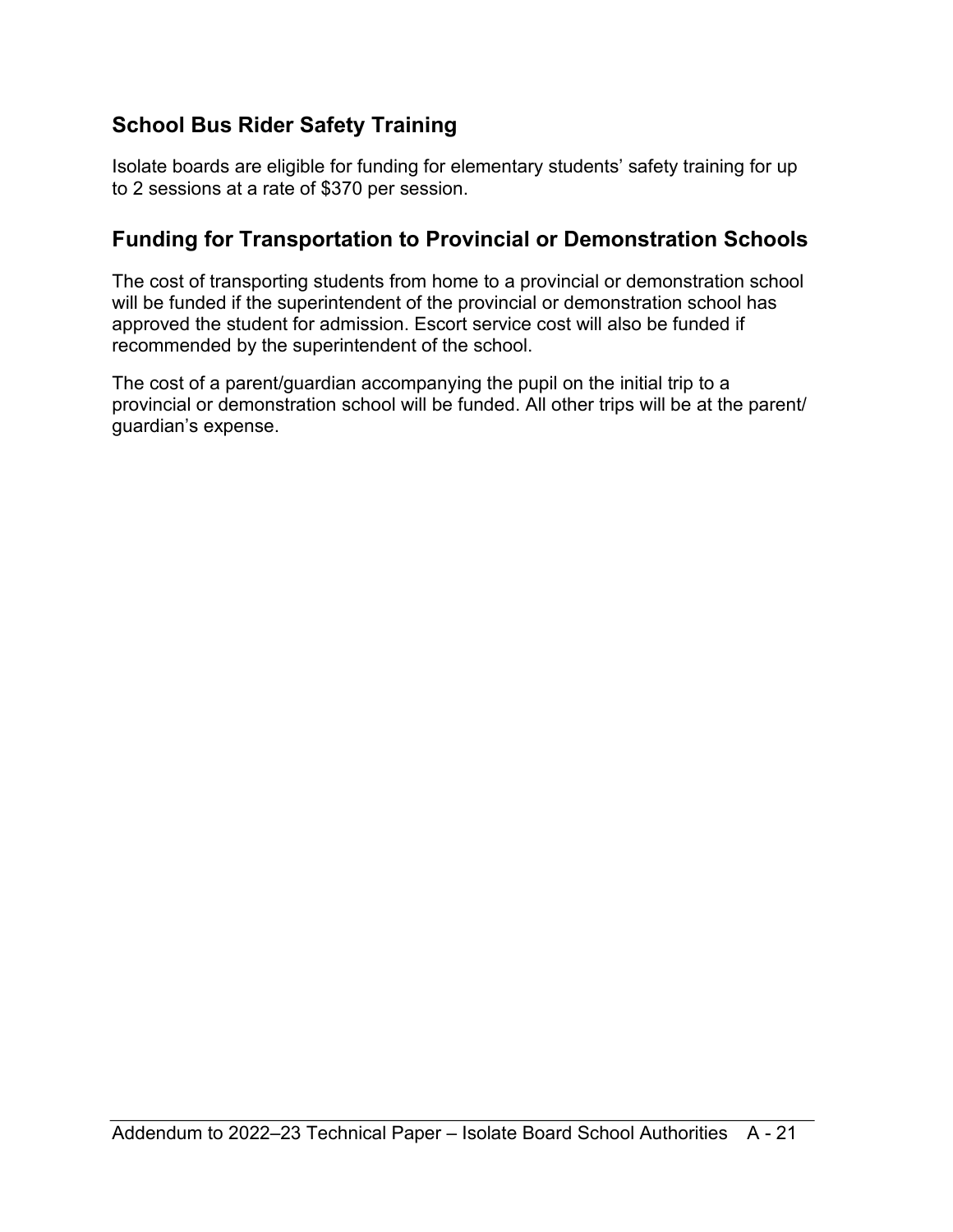# <span id="page-21-0"></span>**Declining Enrolment Adjustment (DEA)**

There are modifications in the Declining Enrolment Adjustment.

The weighting factor of the Remote and Rural Allocation of the Geographic Circumstances Grant is 100 per cent for isolate boards, rather than 50 per cent as is the case for DSBs, and the calculation excludes the following, which are not based on ADE for isolate boards:

- Board Administration Allocation of the School Board Administration and Governance Grant
- School Operations Allocation of the School Facility Operations and Renewal **Grant**

The weighting factors and grants used in the modified calculation are shown in the table below.

| Weighting<br><b>Factor</b> | <b>Grants</b>                                                               |
|----------------------------|-----------------------------------------------------------------------------|
| 13%<br>$\mathbf{x}$        | <b>Pupil Foundation Grant</b>                                               |
| 100% $x$                   | SEPPA Allocation of the Special Education Grant                             |
| 100 $% x$                  | Remote and Rural Allocation of the Geographic<br><b>Circumstances Grant</b> |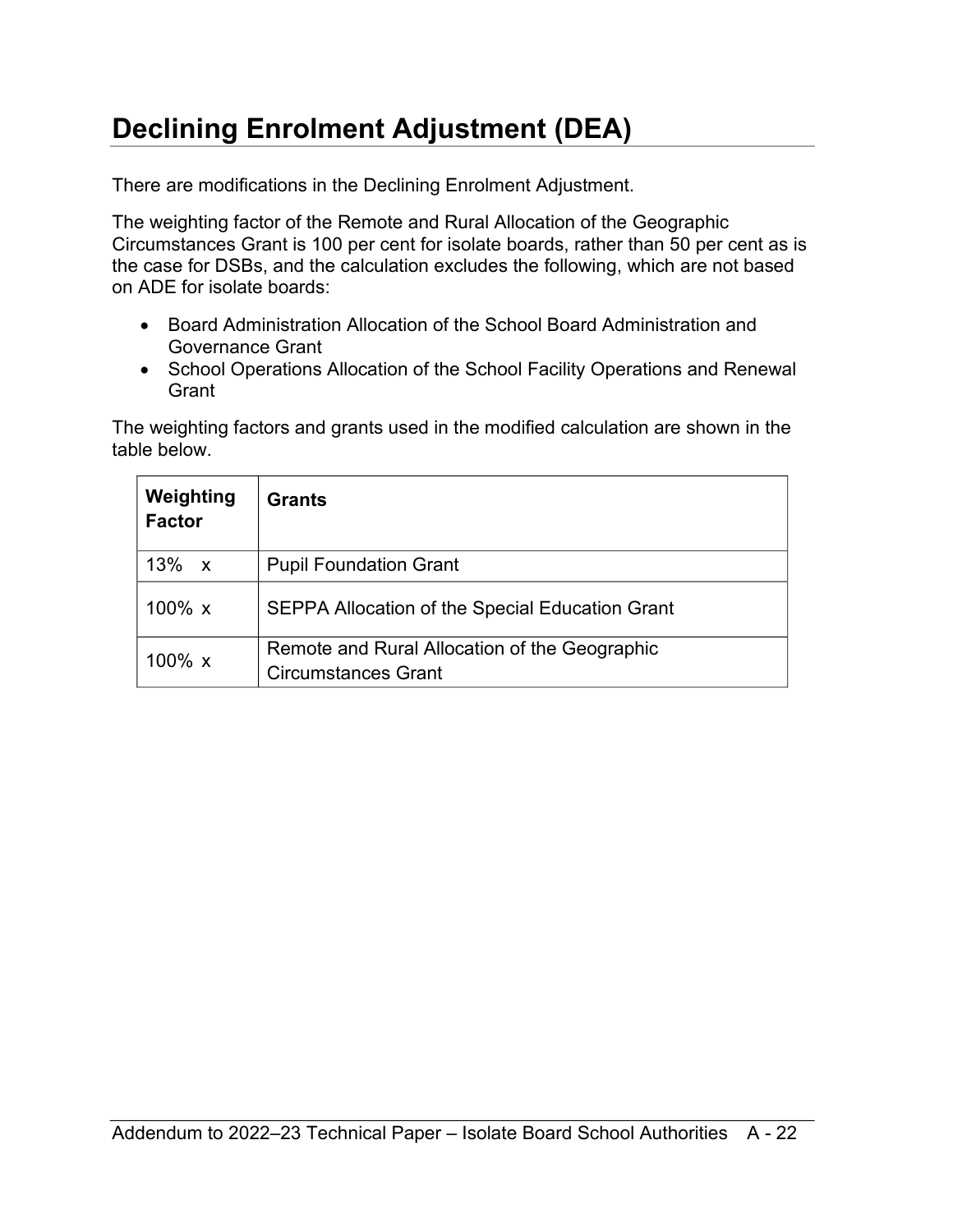### <span id="page-22-0"></span>**School Board Administration and Governance Grant**

There are modifications in the School Board Administration and Governance Grant as well as excluded allocations.

Excluded allocations:

- Reporting Entity Project Allocation
- Internal Audit Allocation
- Executive Compensation Allocation for 2017–18 Increases
- School Authorities Amalgamation Adjustment

#### Modified allocations

- Trustees Allocation
- Board Administration Allocation
- Curriculum and Assessment Implementation Allocation
- Central Employer Bargaining Agency Fees Allocation
- Managing Information for Student Achievement (MISA) Local Capacity Building Allocation

#### <span id="page-22-1"></span>**Trustees Allocation**

Isolate boards receive a set amount for trustee honoraria, as shown below.

| <b>Isolate Board</b>      | <b>Trustee Honoraria</b> |
|---------------------------|--------------------------|
| James Bay Lowlands SSB    | \$12,300                 |
| Moose Factory Island DSAB | \$20,796                 |
| Moosonee DSAB             | \$18,350                 |
| Penetanguishene PSSB      | \$25,200                 |
| <b>Total</b>              | \$76,646                 |

Trustee expenses are funded in accordance with the following table:

| <b>ADE</b>       | <b>Amount per Trustee*</b> |
|------------------|----------------------------|
| 100 or less      | \$1,500                    |
| 101 to 300       | \$2,000                    |
| Greater than 300 | \$3,000                    |

\*The number of trustees for each isolate board is shown below.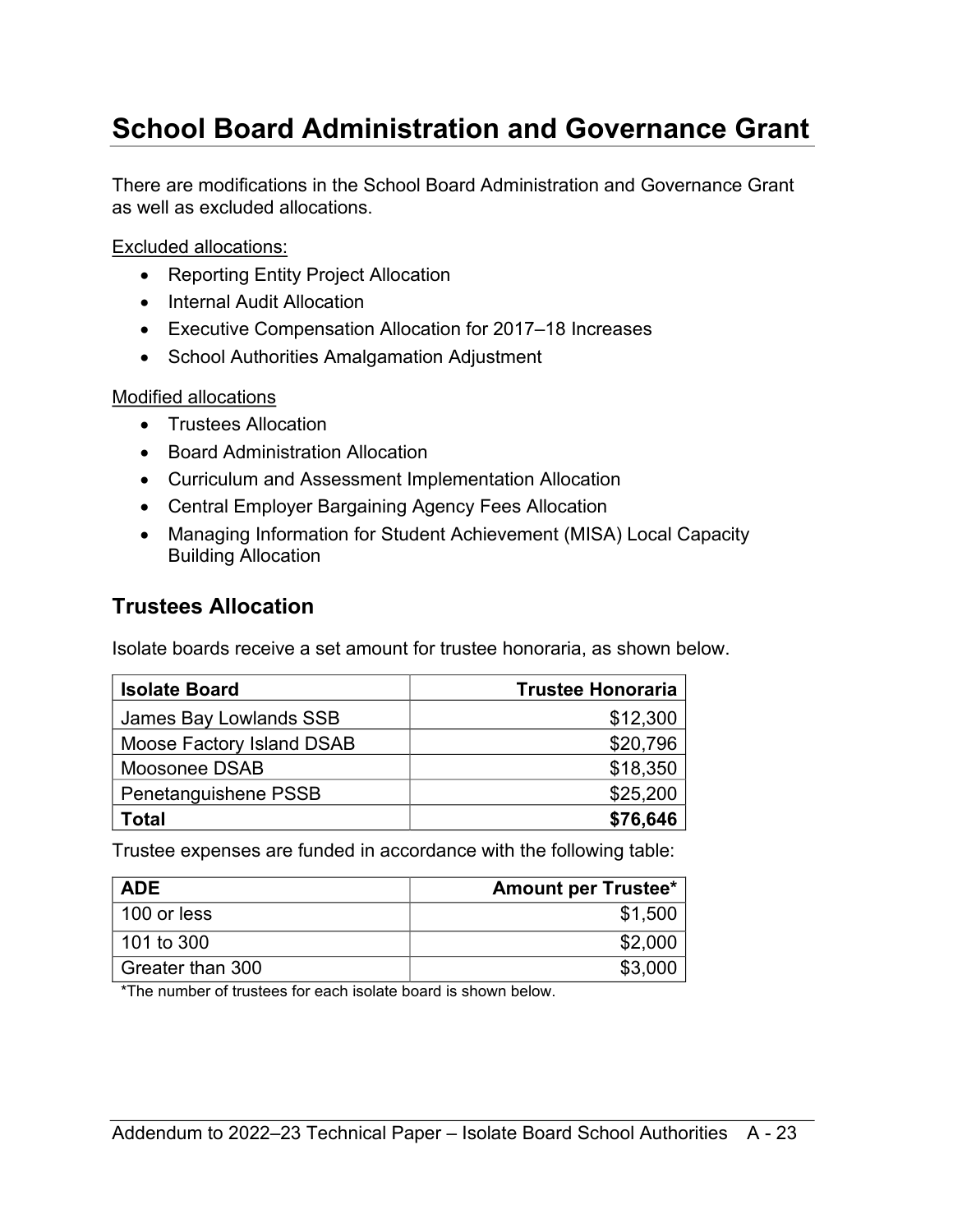| <b>Isolate Board</b>      | <b>Number of Trustees</b> |
|---------------------------|---------------------------|
| James Bay Lowlands SSB    |                           |
| Moose Factory Island DSAB |                           |
| Moosonee DSAB             |                           |
| Penetanguishene PSSB      |                           |

#### <span id="page-23-0"></span>**Board Administration Allocation**

This modified calculation for isolate boards is to be used in place of the calculation for DSBs.

#### *Supervisory Officer Amount*

Funding focuses on the costs associated with performing the duties of a Supervisory Officer (through the base component) and travel.

#### *Base Component*

The base component is calculated as follows:

<span id="page-23-2"></span>30% of DSB salary (including benefits) benchmark for Other Senior Administration or \$50,067.35

#### *Travel Component*

The travel component is calculated by taking 1/3 of the base component amount (determined above) and multiplying it by the isolate board's remote distance factor[4](#page-23-1) to reflect the higher travel cost to the more remote isolate boards north of the French River.

#### *Other Staffing Amount*

The formula is based on salary and benefits benchmarks for a specific number of FTEs.

Finance function salary (including benefits) benchmark × 2.6 FTE

#### *Non-staff Amount*

The non-staff amount allocated to each isolate board is 1/3 of the DSB base benchmark.

<span id="page-23-1"></span>[<sup>4</sup>](#page-23-2) Remote distance factor is 1.0 for isolate boards south of the French River and 2.0 for isolate boards north of the French River.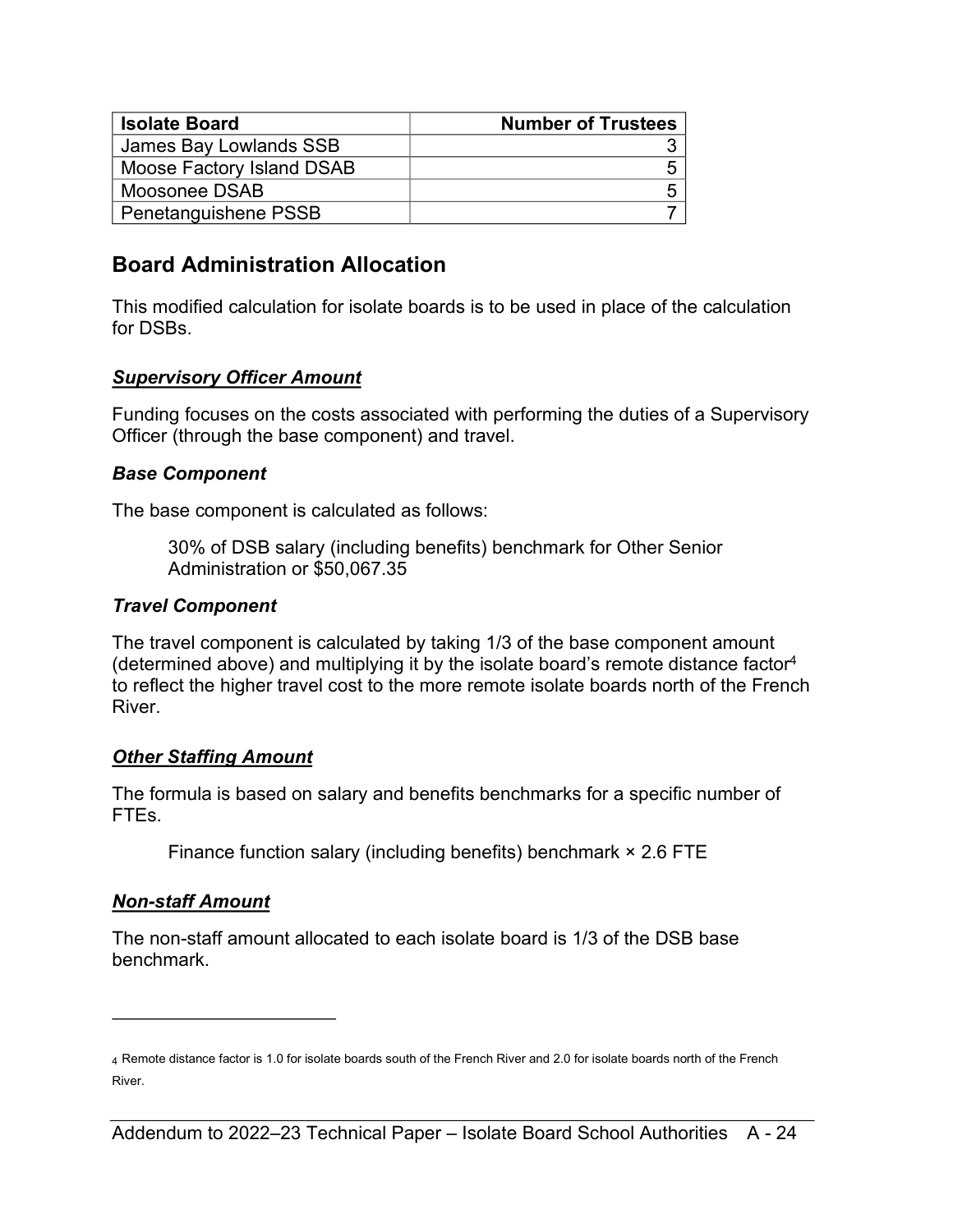#### <span id="page-24-0"></span>**Curriculum and Assessment Implementation Allocation (including Indigenous-Focused Curriculum)**

Each isolate board receives a base amount of \$5,076.28, which is 1/4 of the base amount allocated to DSBs.

### <span id="page-24-1"></span>**Central Employer Bargaining Agency Fees Allocation**

Each isolate board receives \$1,000 to pay fees to its trustees' association.

#### <span id="page-24-2"></span>**Managing Information for Student Achievement (MISA) Local Capacity Building Allocation**

Each isolate board receives a base amount of \$8,750, which is 1/4 of the base amount for DSBs.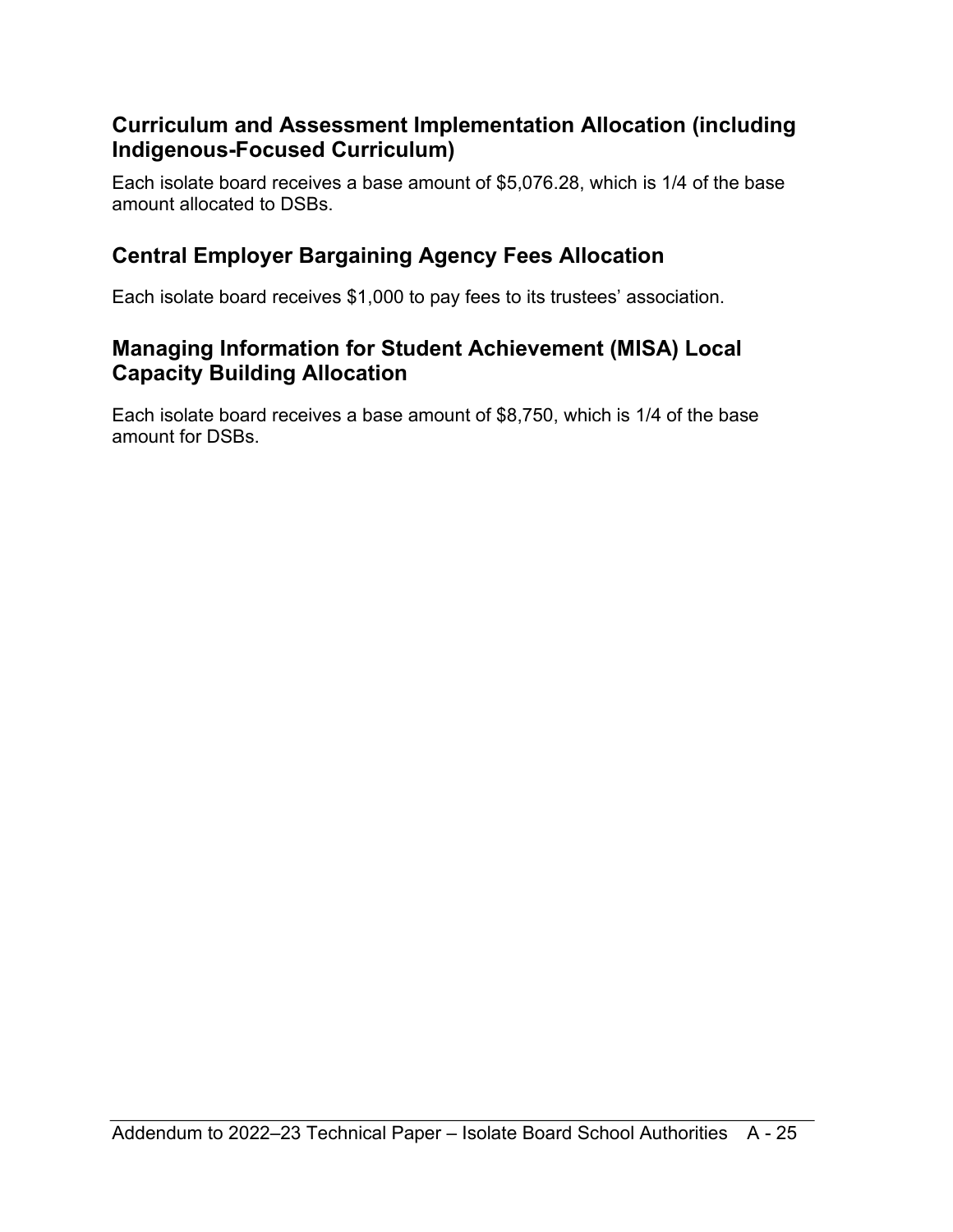# <span id="page-25-0"></span>**School Facility Operations and Renewal Grant**

There are modifications to the School Operations Allocation and the School Renewal Allocation. Additionally, isolate boards are also not eligible for the following components:

- Capital Lease Amount on School Authority Amalgamation
- Education and Community Partnership Program Allocation
- Licensing and Related Fees for Approved Asset Management Software<sup>[5](#page-25-3)</sup>
- <span id="page-25-6"></span>• Capital Planning Capacity Amount
- Non-instructional Spaces Amount<sup>[6](#page-25-4)</sup>

### <span id="page-25-1"></span>**School Operations Allocation**

The School Operations Allocation is calculated by multiplying the area of the school in square metres by the benchmark operating cost amount per square metre and adding the following:

• Literacy and Numeracy component of school operations, calculated as follows:

> <span id="page-25-5"></span>ADE for summer literacy and numeracy remedial courses, Grade 7 to 10 day-school × benchmark area per-pupil of 9.29 (m²) × benchmark operating costs per square metre (m $^2)$

### <span id="page-25-2"></span>**Community Use of School Allocation**

Isolate boards receive a proxy amount for the Community Use of Schools Allocation, as shown below.

| <b>Isolate Board</b>      | <b>Community Use of Schools Allocation</b> |
|---------------------------|--------------------------------------------|
| James Bay Lowlands SSB    | \$5,031                                    |
| Moose Factory Island DSAB | \$5,552                                    |
| Moosonee DSAB             | \$4,012                                    |
| Penetanguishene PSSB      | \$2,813                                    |
| <b>Total</b>              | \$17,408                                   |

<span id="page-25-3"></span>[<sup>5</sup>](#page-25-5) This modification for isolate boards is based on the assumption that district school boards will receive this allocation in 2022– 23. At the time of the 2022–23 GSN release, this funding has not been allocated to district school boards on a board-by-board basis. Board-by-board details for 2022–23 are expected to be shared pending procurement agreement decisions.

<span id="page-25-4"></span>[<sup>6</sup>](#page-25-6) The Teacher Accommodation Grant provides equivalent funding for isolate boards.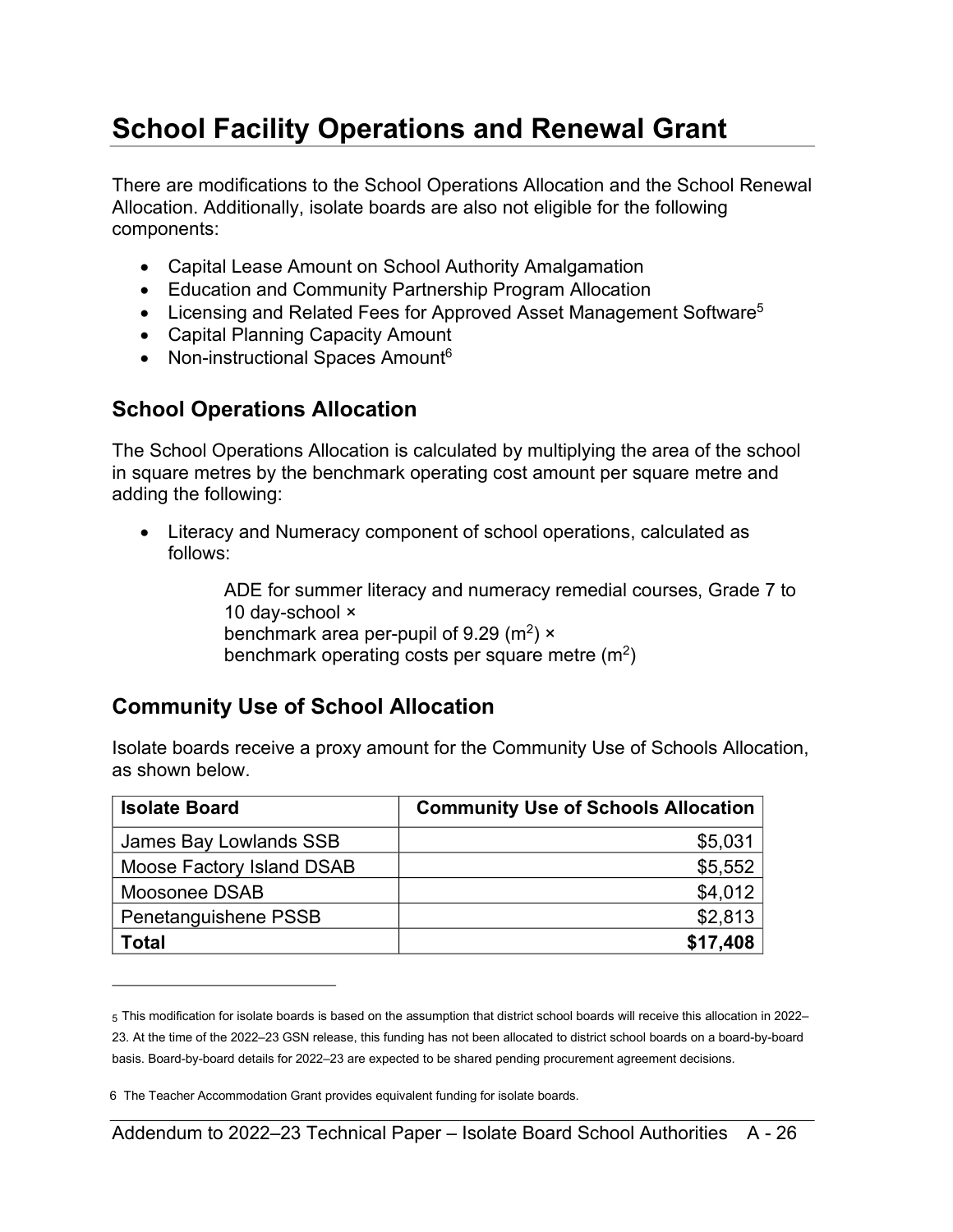### <span id="page-26-0"></span>**School Renewal Allocation**

The School Renewal Allocation is calculated by multiplying the enrolment by benchmark area requirement per pupil and benchmark for renewal costs and adding the following:

• Literacy and Numeracy component of school renewal, calculated as follows:

ADE for summer literacy and numeracy remedial courses, Grade 7 to 10 day school × benchmark area per-pupil × benchmark for renewal cost

- \$10,000 base amount
- an additional amount that represents the portion allocated to isolate boards and distributed in proportion to an isolate board's relative share, as follows:

| <b>Isolate Board</b>      | <b>Additional School Renewal</b> |
|---------------------------|----------------------------------|
|                           | <b>Allocation</b>                |
| James Bay Lowlands SSB    | \$5,495                          |
| Moose Factory Island DSAB | \$6,364                          |
| Moosonee DSAB             | \$5,542                          |
| Penetanguishene PSSB      | \$7.425                          |

### <span id="page-26-1"></span>**Contracts for Leased Space**

For those isolate boards that are bound by legal contracts with other agencies to cover the cost of leased space, the ministry will provide an allocation within the funding model. Pre-approval by the ministry is required.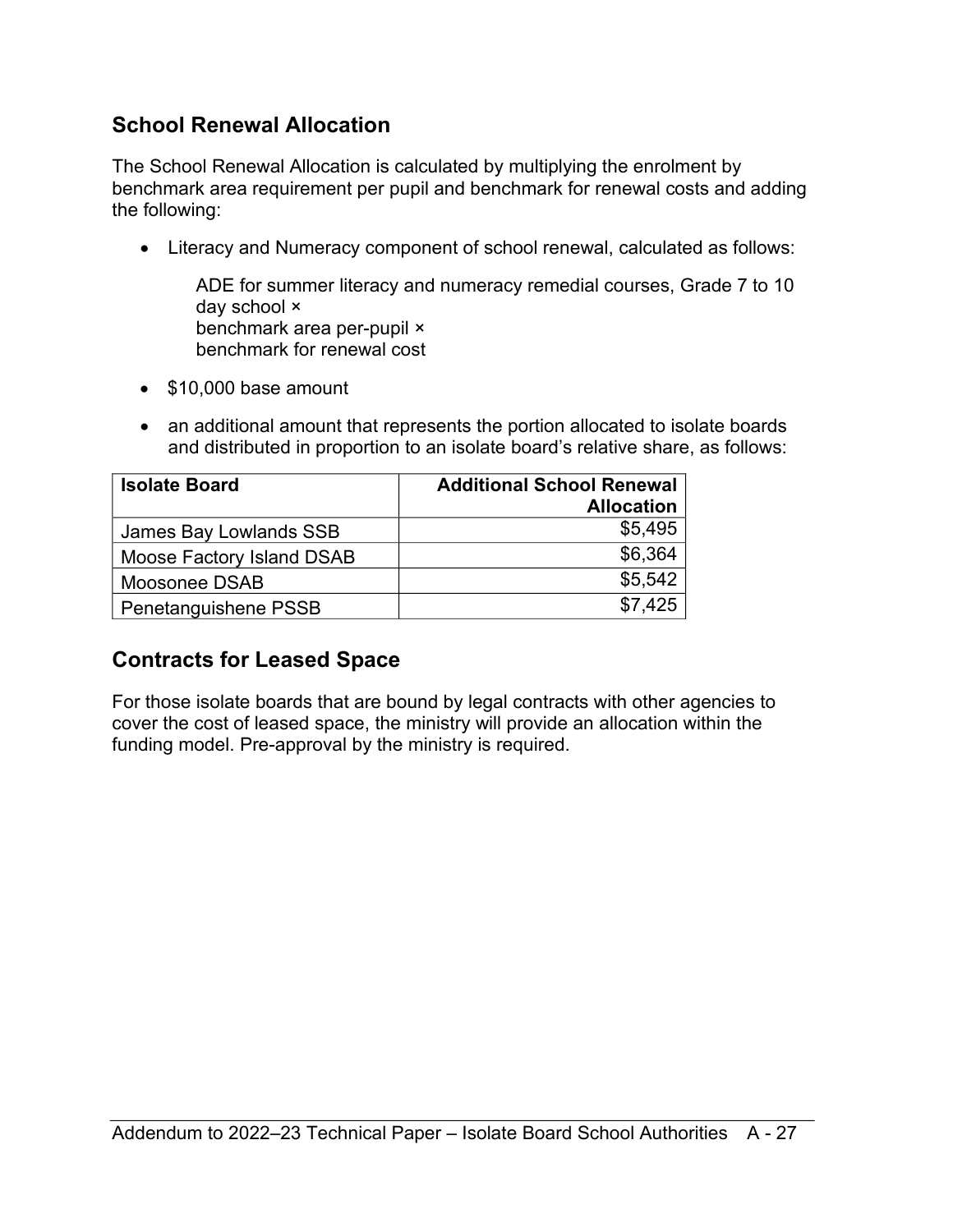### <span id="page-27-0"></span>**COVID-19 Learning Recovery Fund**

Isolate boards receive a fixed amount for the time-limited COVID-19 Learning Recovery fund, as shown below.

|                           | <b>COVID-19 Learning</b> |
|---------------------------|--------------------------|
| <b>Isolate Board</b>      | <b>Recovery Fund</b>     |
| James Bay Lowlands SSB    | \$173,859.82             |
| Moose Factory Island DSAB | \$186,370.10             |
| Moosonee DSAB             | \$183,532.72             |
| Penetanguishene PSSB      | \$194,882.26             |
| Total                     | \$738,644.90             |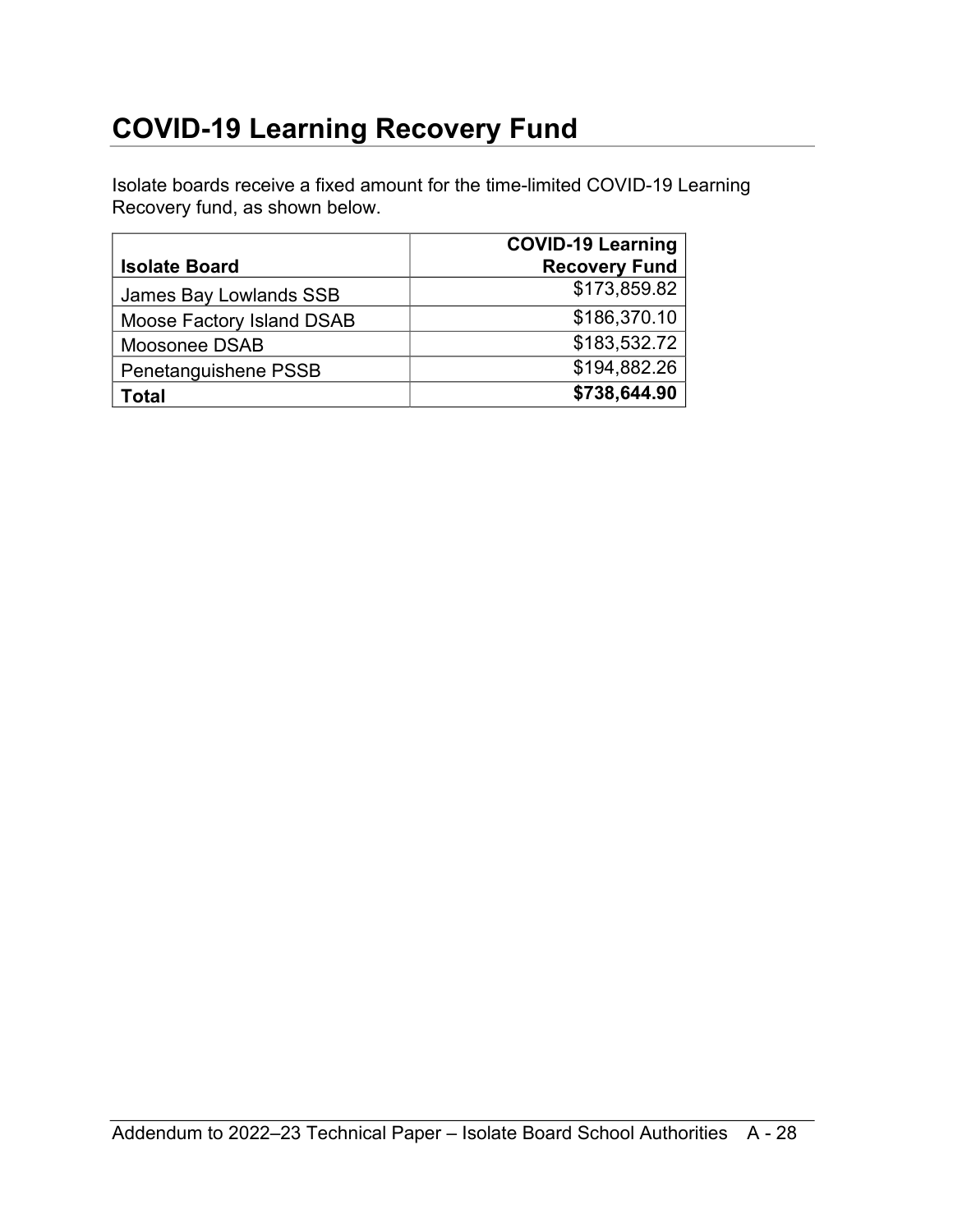# <span id="page-28-0"></span>**Teacher Accommodation Grant**

Some isolate boards may provide teacher accommodation through teacherages, which are mainly comprised of portable modules particularly in remote school locations in the North.

Teacher Accommodation Grant funding is provided for capital repairs and purchases but may also be used to meet unforeseen shortfalls in teacherage operating costs. This grant is equivalent to the Non-instructional Spaces amount for DSBs. Funding is provided for teacherages occupied by teachers and teacherages that are empty. Funding is not provided for teacherages that are being rented or used for administration purposes.

The remote distance factor is applied to this funding to recognize the higher administration and maintenance costs necessary to manage these accommodation units in the more remote isolate boards as follows:

\$1,000 per teacherage × remote distance factor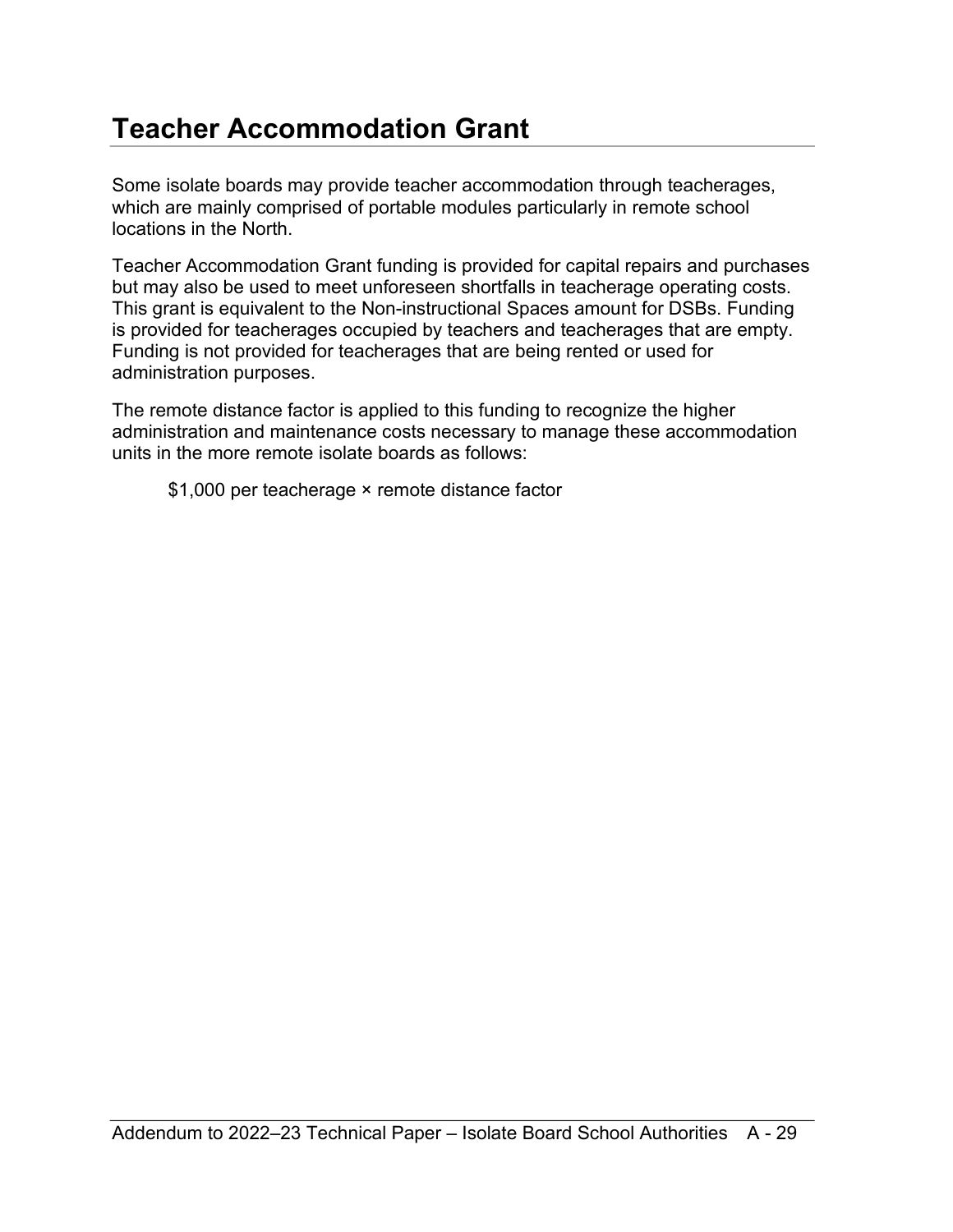<span id="page-29-0"></span>This funding is not provided to isolate boards. Isolate boards may seek special approval for capital expenditures.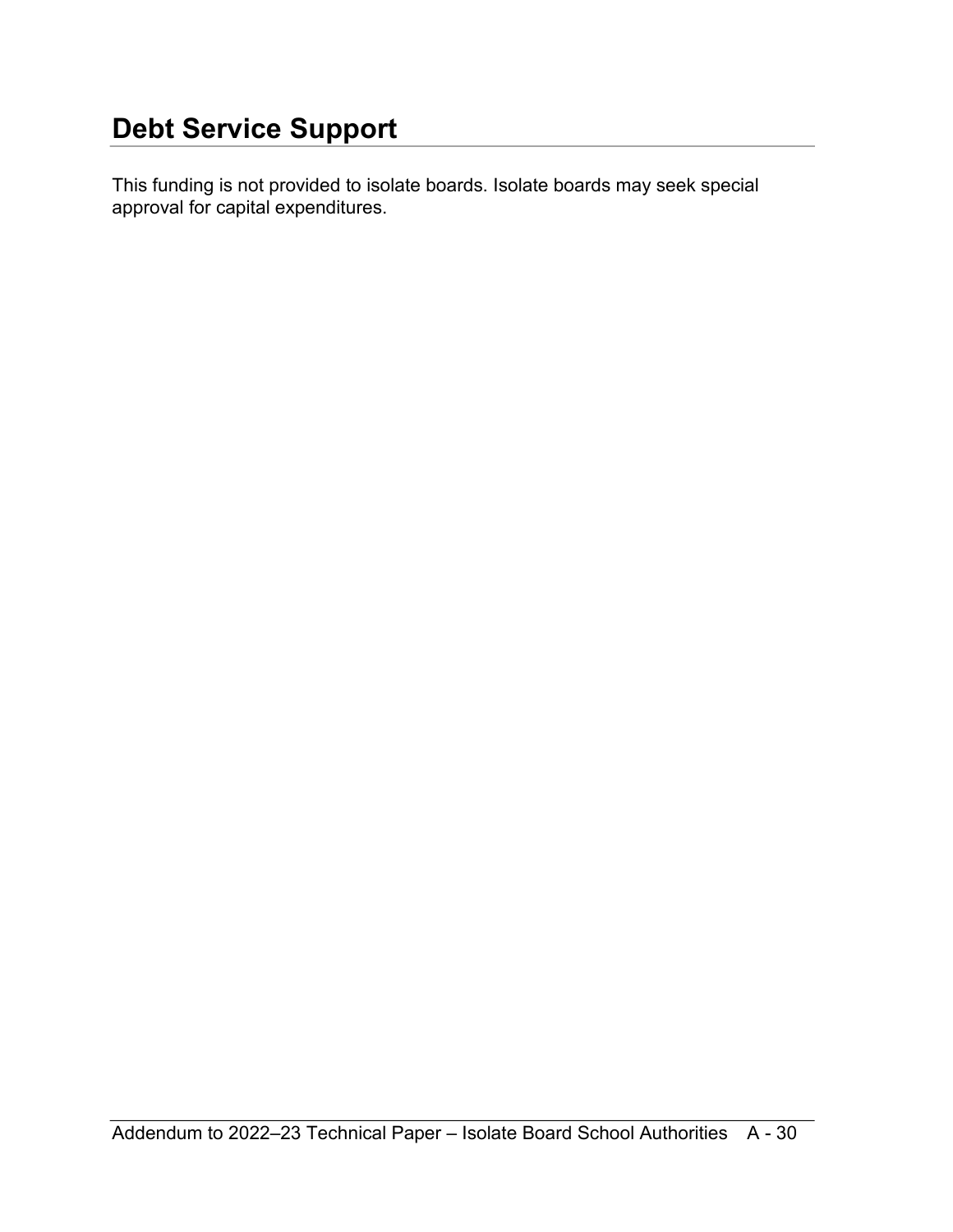# <span id="page-30-0"></span>**Special Approvals**

Special approval grants are provided in cases where the isolate board has incurred an extraordinary expense that is beyond its control and where the isolate board does not have the necessary resources to meet its financial obligation. It is anticipated that this type of request would occur infrequently. The special approval process does not apply for the following:

- 1. SIP and SEA claims
- 2. Operational cost pressures, i.e., where the isolate board's expenses are greater than the funding allocated as a result of a decision made by the isolate board to address local priorities

A business case must be submitted for each request using the appropriate ministry Request for Special Approval form, signed by the chairperson and the secretary/ secretary-treasurer of the isolate board. The business case should include sufficient detail and supporting documentation to allow for the assessment of the need for supplementary funding.

In most cases, isolate boards become aware of the potential need for special approvals well before committing isolate board funds. The ministry expects isolate boards to confer with their ministry finance officer before committing any funds. This best practice should prove valuable in avoiding unapproved expenses and potential isolate board deficits.

Special approvals are not intended to increase an isolate board's base funding or financial reserves nor to fund the isolate board's local initiatives.

A special approval that has been granted establishes the maximum amount eligible for a grant. The eligible amount becomes a grant only at the financial statement stage when the need for assistance is confirmed.

Isolate boards are encouraged to submit requests for all eligible expenses. This best practice eliminates the need to make the request at a later date when an isolate board may find itself unable to pay for the extraordinary expense after assuming the isolate board had the financial capacity to pay for the expenses from isolate board funds and not submitting a request earlier.

Extraordinary expenses, which occur after the submission and review of the estimates, should be submitted as in-year requests. Isolate boards should submit requests on a timely basis and avoid requesting special approvals as part of the financial statements.

All special approval requests are subject to approval.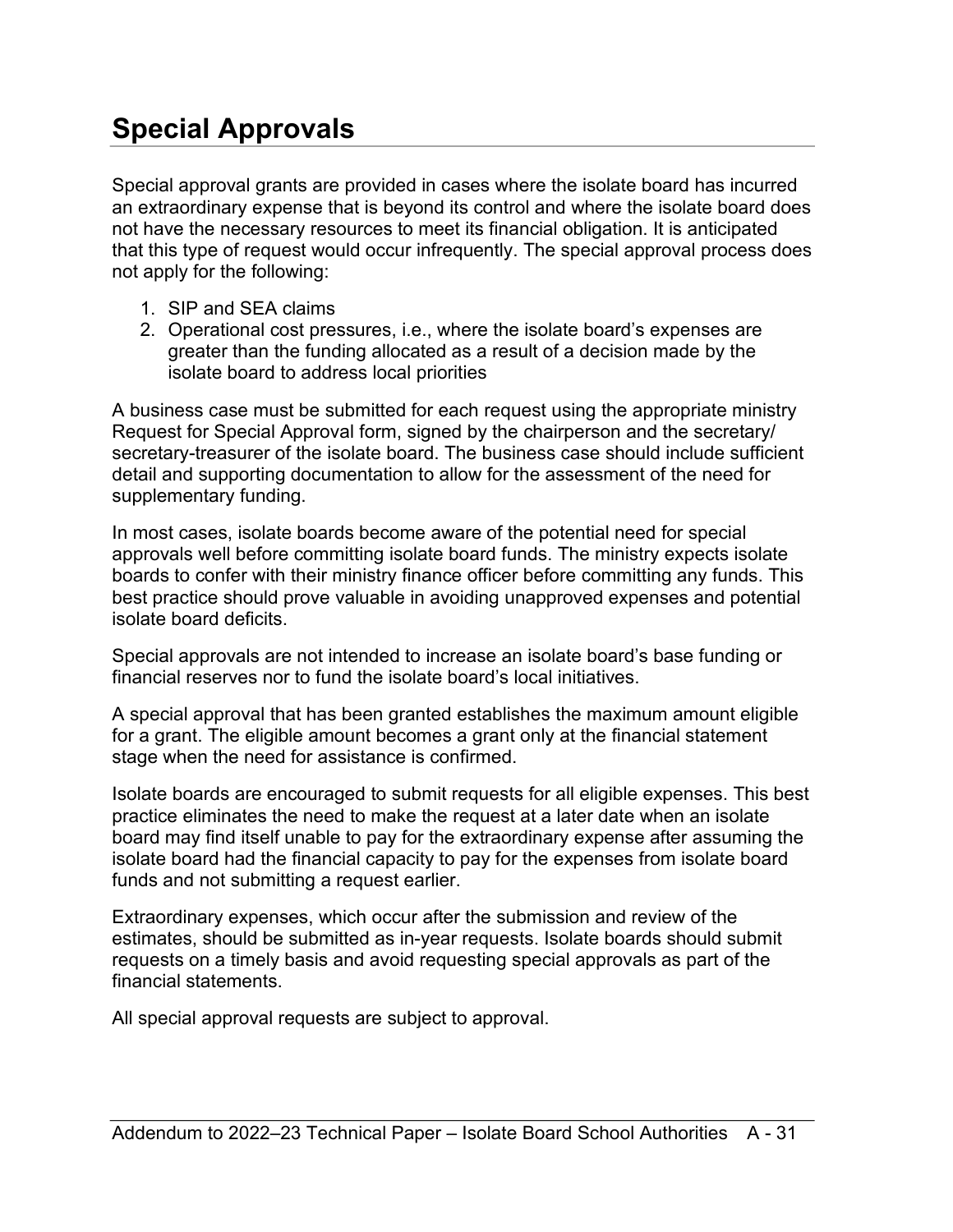# <span id="page-31-0"></span>**Tuition Fees**

The fees calculation for isolate boards includes modifications, such as the grant modifications described in this document.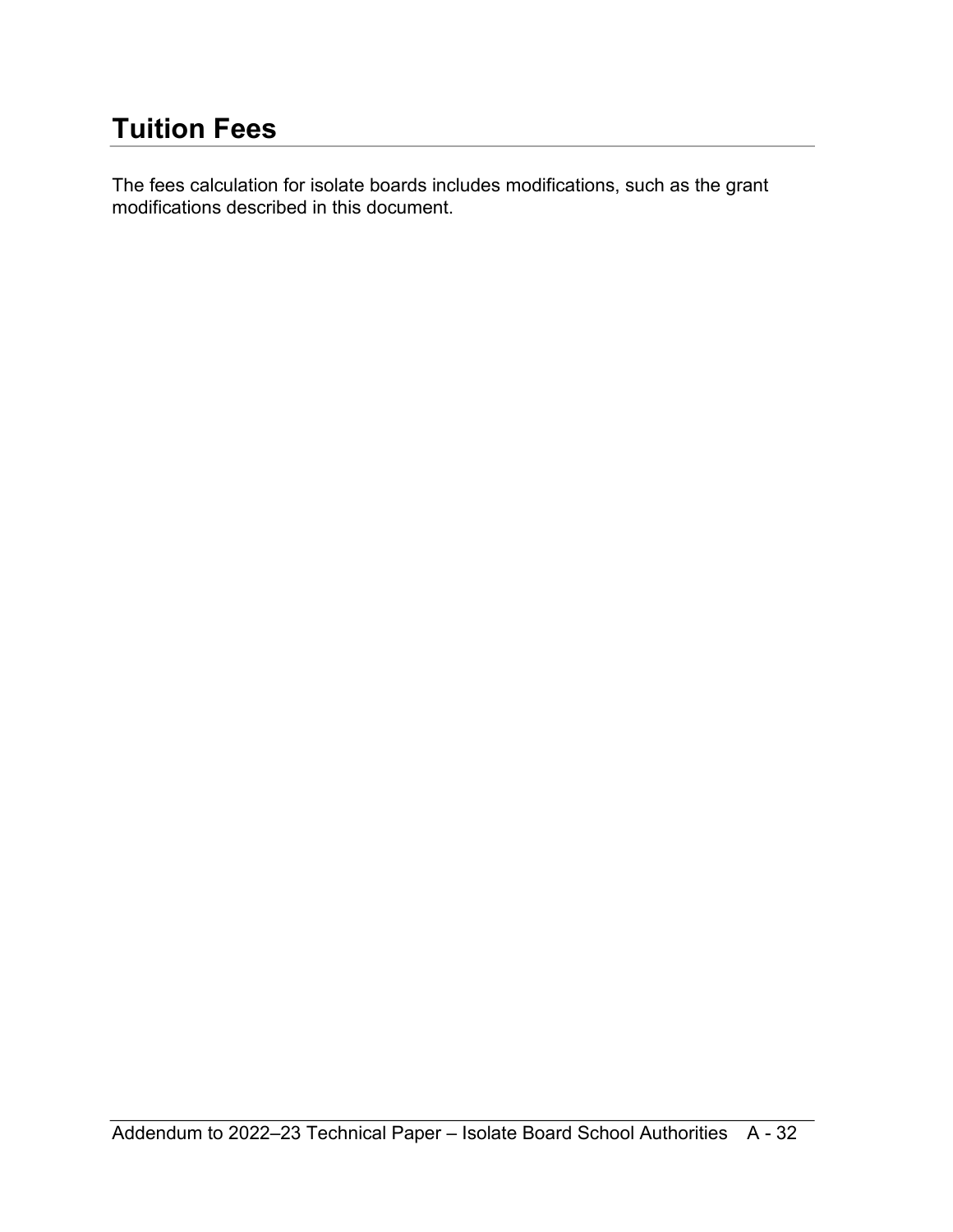### <span id="page-32-0"></span>**Reporting and Accountability**

The ministry has established the following dates for isolate boards' submission of financial reports in 2022–23:

June 30, 2022: Estimates for 2022–23 December 15, 2022: Financial Statements for 2021–22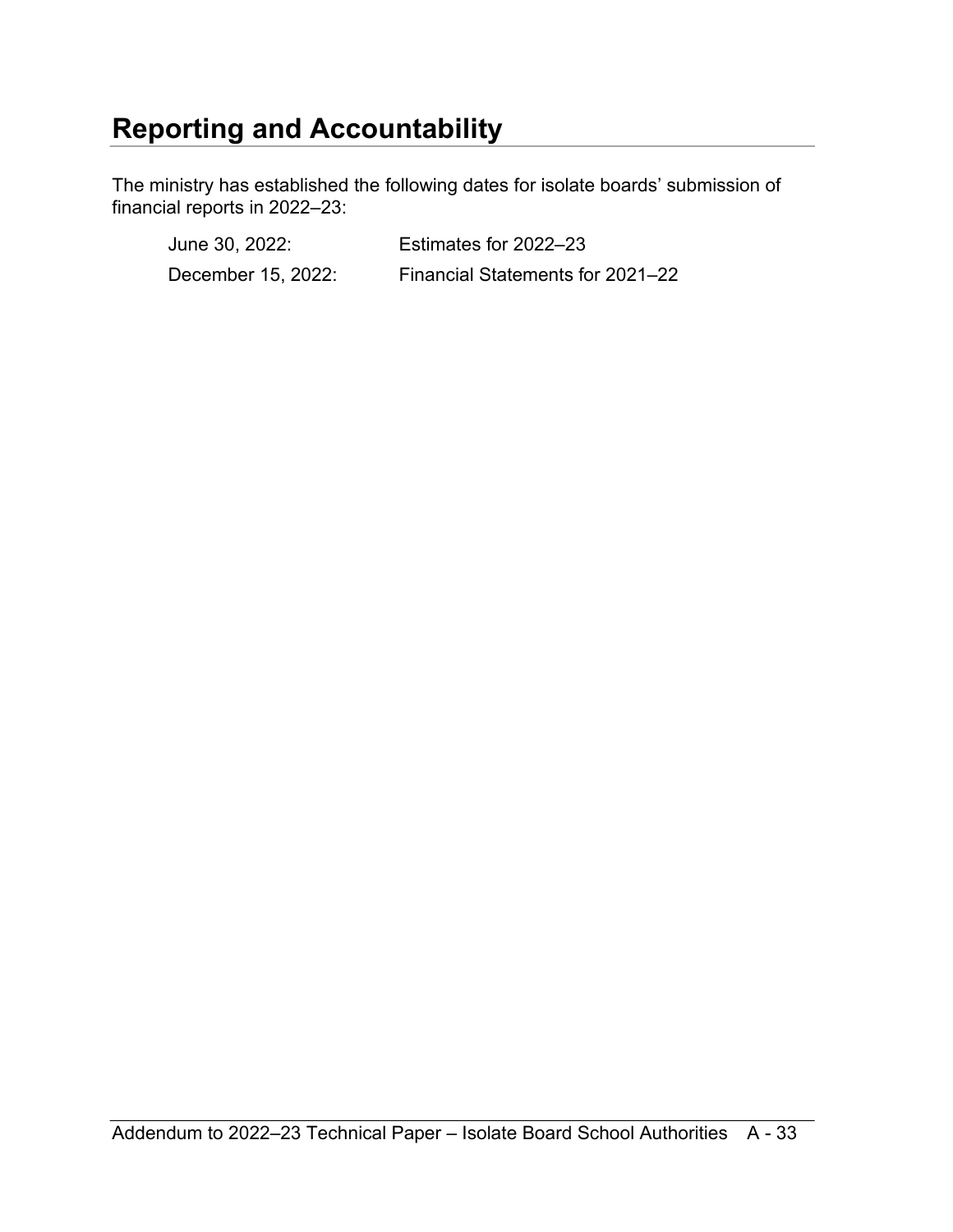### <span id="page-33-0"></span>**Enveloping, Flexibility and Other Reporting Requirements**

### <span id="page-33-1"></span>**General**

Education funding recognizes that isolate boards need flexibility to decide how best to allocate resources within their budgets. At the same time, there are restrictions on how isolate boards may use certain components of their allocations. This section sets out all of the enveloping and reporting requirements that apply to isolate boards.

Isolate boards are required to create deferred revenue and/or accumulated surplus accounts, similar to DSBs, under the following conditions:

- a) Surplus funds from operations, net of funding restricted for specific purposes (which goes into deferred revenue) must be placed in an accumulated surplus account.
- b) Unspent capital allocations (including school renewal) must be placed in a capital deferred revenue account.
- c) Unspent operating allocations, such as special education and teacherage allocations, need to be placed in appropriately named operating deferred revenue accounts for future expenditures.

This policy is necessitated by the unique accessibility of special approvals to isolate boards only and the need for the consistent application of surplus funds when establishing special approval grant amounts.

The cash management strategy is not applicable to isolate boards.

### <span id="page-33-2"></span>**Teacher Accommodation Grant and Teacherage Deferred Revenue**

Isolate boards are required to spend all their school teacherage allocation on teacherages. This restriction is intended to ensure that isolate boards dedicate the resources provided for capital repairs and purchases and unforeseen shortfalls in the operation of the teacherages.

Unspent funds in any particular year from this allocation must be placed in a teacherage deferred revenue account. The Teacherage Deferred Revenue may be used in the future to ensure the physical integrity and sound operation of teacherages.

Revenue generated from the rental of teacherages should only be used to help offset the cost of operating and repairing the units. Rental revenue not required in a given year should be placed into the Teacherage Deferred Revenue.